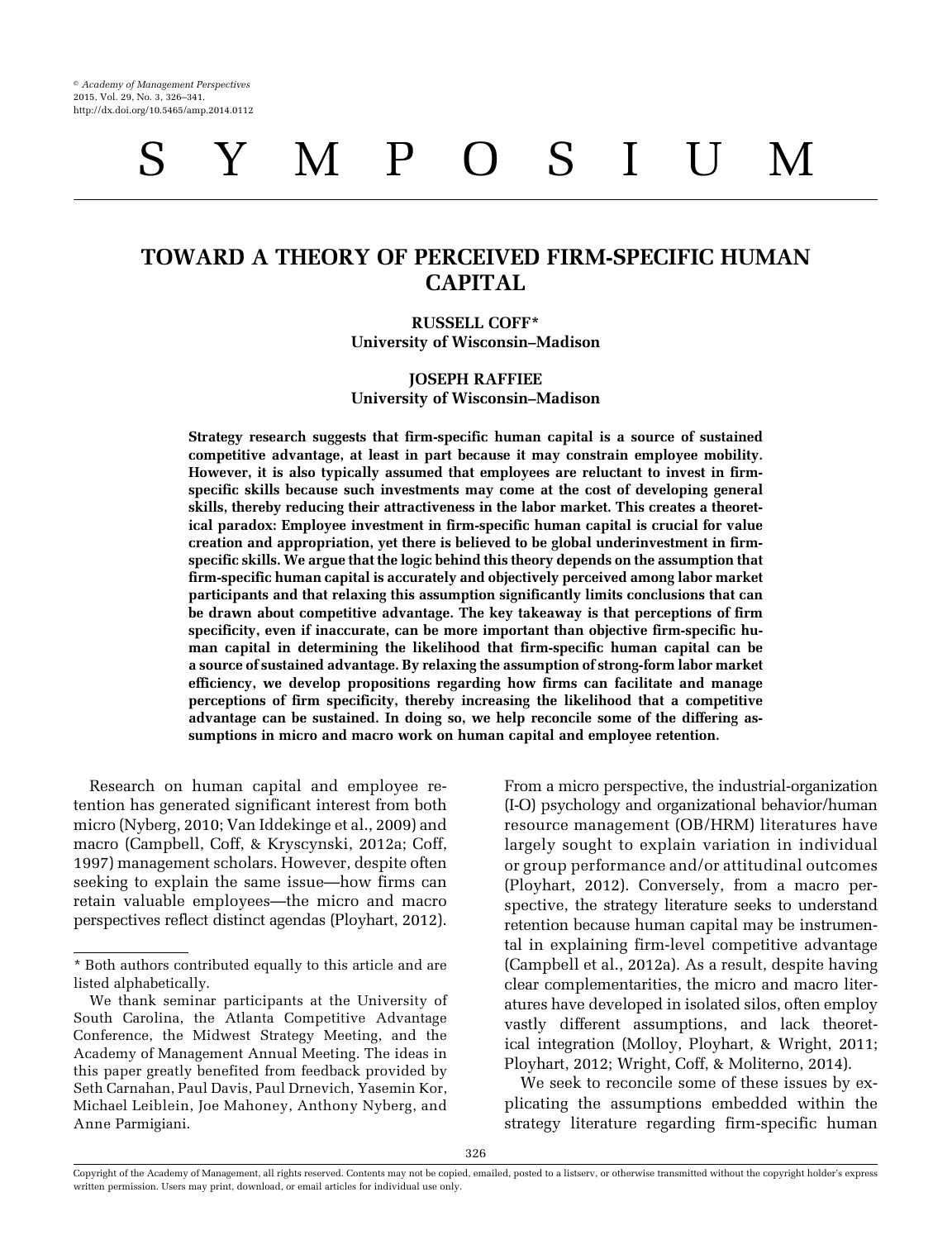capital—knowledge, skills, and abilities (KSAs) that have limited applicability outside of the focal firm [\(Hatch & Dyer, 2004; Kor & Leblebici, 2005\)](#page-13-0). Indeed, the emphasis on sustained competitive advantage has led strategy scholars to stress firm-specific human capital, in large part because such skills may constrain employee mobility [\(Jovanovic, 1979](#page-13-0)). Since firm-specific human capital is hard to apply across firms, employees with such skills who switch firms will experience decreased productivity, while those with general/highly transferable skills will not [\(Becker, 1964/1993\)](#page-12-0).

Assuming that wages are commensurate with productivity, employees with firm-specific skills will suffer a wage penalty if they move, thereby hindering mobility and possibly helping to sustain a competitive advantage (cf. [Campbell et al., 2012a](#page-12-0)). This logic is perhaps best summarized by Peteraf (1993, p. 187, emphasis added): "A brilliant, Nobel Prize–winning scientist may be a unique resource, but unless he has firm-specific ties, his perfect mobility makes him an unlikely source of sustainable advantage." Notably, however, it is also assumed that employees are reluctant to develop firm-specific skills given the alternative of investing in general human capital. This creates a paradox: Firm-specific human capital is crucial for firms, yet employees avoid investing in such skills ([Wang & Barney, 2006](#page-14-0); [Wang, He, & Mahoney, 2009\)](#page-14-0).

Interestingly, despite playing a key role in the strategy literature, firm-specific human capital is largely ignored in the more micro literature ([Ploy](#page-14-0)[hart, 2012](#page-14-0)). Accordingly, there is also little (if any) discussion regarding the problem of motivating employees to invest in firm-specific skills. We argue that this disconnect may arise from vastly different assumptions embedded within micro and macro work. Simply put, in order for firm-specific human capital to hinder employee mobility and create an investment dilemma, as the strategy literature would suggest, several strong, and perhaps unrealistic, assumptions must be met. At the top of the list of assumptions is a relatively strong form of information efficiency: There must be accurate and unbiased perceptions that are shared among labor market participants [\(Campbell et al., 2012a](#page-12-0)).<sup>1</sup> Thus, the efficacy of firm-specific human capital as an

isolating mechanism depends on how actors in the labor market—both employees and firms—perceive the specificity of skills. To illustrate using [Peteraf](#page-14-0)'s [\(1993\)](#page-14-0) example, even if the star scientist's skill portfolio is highly firm specific, such skills will not hinder his mobility if other firms perceive his skills to be largely general. Such misalignment of perceptions is commonly acknowledged among micro researchers (e.g., [Maltarich, Reilly, & Nyberg, 2011](#page-13-0)), yet the strategy literature implicitly assumes tight coupling of perceptions with regard to firm-specific human capital (cf. [Campbell et al., 2012a\)](#page-12-0).

We argue that the assumptions made in the strategy literature regarding firm-specific human capital are problematic, especially in the wake of studies that suggest that few actors actually think in terms of firm specificity [\(Groysberg, 2010](#page-13-0)) and that most skills are perceived by both employees and employers as being general as opposed to firm specific [\(Loewenstein &](#page-13-0) [Spletzer, 1999](#page-13-0)). Moreover, the assumptions regarding firm-specific human capital differ from those employed in the strategic management literature and resourcebased theory, which clearly highlight the role of imperfect markets (e.g., [Barney, 1986](#page-12-0); [Mahoney &](#page-13-0) [Pandian, 1992; Mahoney & Qian, 2013](#page-13-0)). Thus, the extant theory on firm-specific human capital reflects assumption asymmetry with regard to both the micro literature and the broader strategic management literature. Symmetry of assumptions is critical for theoretical advancement ([Foss & Hallberg, 2014](#page-12-0)).

We therefore propose a theory of firm-specific human capital that focuses on subjective evaluations. We begin by stating two boundary conditions implicit in extant theory about how firm-specific human capital hinders mobility and causes investment dilemmas. These boundary conditions highlight both limitations of conventional strategy thinking with regard to firm-specific human capital and underscore the need for theory focused on perceptions. We then develop propositions regarding how perceptions of firm-specific human capital, even if loosely coupled with objective firm specificity, may influence the link between firm-specific human capital and outcomes such as employee mobility and the likelihood of an investment dilemma. Finally, we develop new theory to identify conditions under which perceived firm specificity may foster sustained competitive advantage. In doing so, we reconcile some of the differences in assumptions inherent in the literature by developing theory that more accurately reflects the real world and behavioral assumptions in micro research ([Foss](#page-12-0) [& Hallberg, 2014\)](#page-12-0).

<sup>&</sup>lt;sup>1</sup> This is part of a larger set of assumptions on labor market efficiency (e.g., wages must be tightly coupled with productivity). We cannot explore all assumptions that underlie perfect competition in markets for human capital in this article.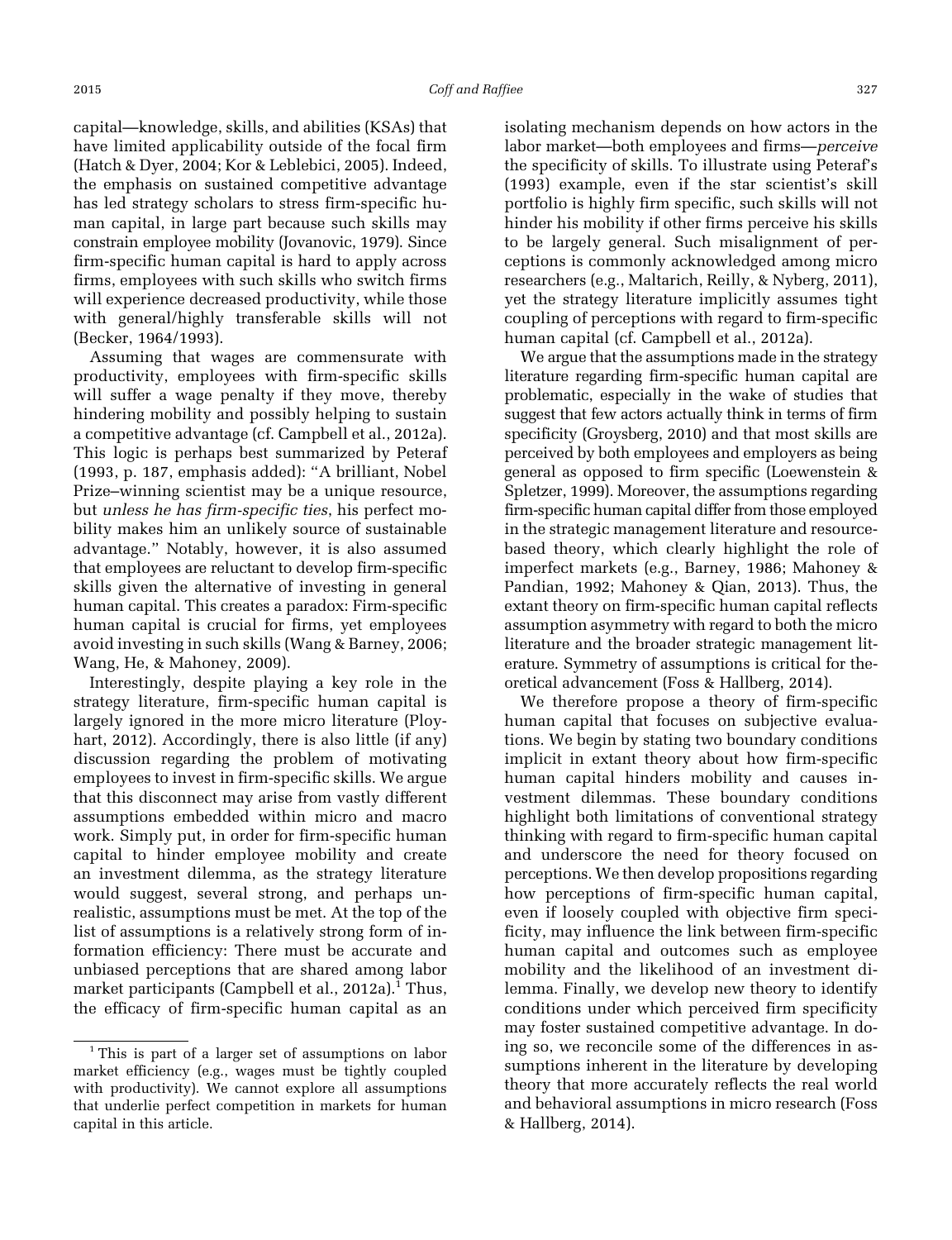# PARADOX OF FIRM-SPECIFIC HUMAN CAPITAL AS A SOURCE OF SUSTAINED ADVANTAGE: A MOBILITY CONSTRAINT WITH AN INVESTMENT DILEMMA

Resource-based theory posits that resources that are valuable, rare, inimitable, and non-substitutable can lead to sustained competitive advantage [\(Barney,](#page-12-0) [1991](#page-12-0)). Arguing that the KSAs embedded in employees are likely to satisfy these criteria, scholars have repeatedly suggested that human capital can be a source of competitive advantage [\(Crook, Todd,](#page-12-0) [Combs, Woehr, & Ketchen, 2011](#page-12-0); [Hall, 1993](#page-13-0); [Hatch &](#page-13-0) [Dyer, 2004](#page-13-0); [Kor & Leblebici, 2005](#page-13-0)). However, sustaining human capital–based advantages poses unique challenges because employees cannot be owned or under the complete control of the firm ([Coff, 1997](#page-12-0)). Thus, unlike other resources—such as a prime real estate location, a unique firm culture, or a patented technology—employees can (and often do) choose to exit the firm. When human assets are the source of the firm's advantage, employee turnover is particularly problematic because exiting employees may transfer valuable knowledge to the focal firm's rival (or create a new one). As a result, resource-based theory suggests that it is unlikely that human capital-based advantages can be sustained unless employees have little ability or desire to leave ([Peteraf, 1993](#page-14-0)).

Drawing on Becker'[s \(1964/1993\)](#page-12-0) seminal work as the starting point, the strategy literature has adopted the long-held assumption in the classic human capital literature that firm-specific human capital limits employee mobility [\(Bartel & Borjas, 1977](#page-12-0); [Glick & Feuer, 1984](#page-13-0); [Hashimoto, 1981](#page-13-0); [Jovanovic, 1979\)](#page-13-0). It is important to clarify that our focus here is on the individual employee, not on human capital aggregated to a higher level such as the unit or firm. While scholars have recently argued that aggregated human capital may be helpful in understanding firm-level outcomes, to understand how human capital emerges to an aggregate level [\(Ployhart &](#page-14-0) [Moliterno, 2011\)](#page-14-0) or how individuals with varying human capital endowments can be combined to form a firm's idiosyncratic aggregate or unit-level human capital resource [\(Ployhart, Nyberg, Reilly, & Maltarich,](#page-14-0) [2014](#page-14-0)), we must first explain how employees make choices regarding which skills they acquire and how such choices influence potential mobility [\(Coff &](#page-12-0) [Kryscynski, 2011](#page-12-0)). Thus, understanding the development of human capital at the employee level of analysis (and its implications) is crucial to understanding the microfoundations of human capital aggregation [\(Barney & Felin, 2013](#page-12-0); [Felin & Hesterly, 2007; Foss](#page-12-0) [& Lindenberg, 2013](#page-12-0)). As such, we focus on the

individual employee, as was the original emphasis in the early human capital literature [\(Becker, 1964/1993](#page-12-0)).

According to [Becker \(1964/1993\),](#page-12-0) employees can develop either general skills that are easily transferable to other firms or firm-specific skills that are valuable within the focal firm but harder to apply elsewhere. In turn, as long as employees with firm-specific skills are compensated for at least a portion of the increased value associated with such skills, interfirm employee mobility will be associated with a monetary penalty [\(Becker,](#page-12-0) [1964/1993\)](#page-12-0). Not surprisingly, therefore, employee investments in firm-specific human capital are viewed as being highly desirable from the firm's perspective for a number of reasons. First, as detailed above, the wage penalty associated with interfirm movement creates a disincentive for employee turnover. Second, to create a mobility wage penalty the focal firm needs only to compensate employees with firm-specific skills for a portion (i.e., non-zero value) of the total value associated with their increased productivity. Third, even if mobility does occur, employees with firm-specific skills are unlikely to successfully use these skills without the focal firm's complementary assets, thereby reducing the likelihood that a rival firm will successfully imitate the focal firm's advantage.<sup>2</sup> As a result, firm-specific human capital is believed to be a source of sustained competitive advantage because it holds valuable employees in place while simultaneously allowing firms to capture some of the gains from firm-specific skills [\(Coff,](#page-12-0) [1997;](#page-12-0) [Hashimoto, 1981](#page-13-0)).

Yet a dilemma exists because the very same reasons that firms want employees to develop firmspecific skills may simultaneously make employees reluctant to do so. The logic behind this quandary is similar to the explanation for boundaries of the firm put forth by classic transaction cost economics (TCE) [\(Williamson,](#page-14-0) 1975). In short, TCE suggests that transactions requiring a high degree of firm-specific (transaction-specific) investment will be internalized through vertical integration because market arrangements expose contracted firms to the potential of "holdup" [\(Williamson, 1975](#page-14-0)). [Klein, Crawford, and Alchian](#page-13-0)

<sup>&</sup>lt;sup>2</sup> While firm-specific skills cannot be easily applied at rival firms, if the focal firm loses employees who possess such skills then the focal firm will still be faced with the task of attracting, training, and developing suitable replacements with similar firm-specific skills. Doing so is costly, and such costs have the potential to erode potential advantages. However, if the mobile employee cannot apply his skills at rival firms it may reduce the speed and/or magnitude to which the focal firm suffers. This, ultimately, is an empirical question worthy of further inquiry.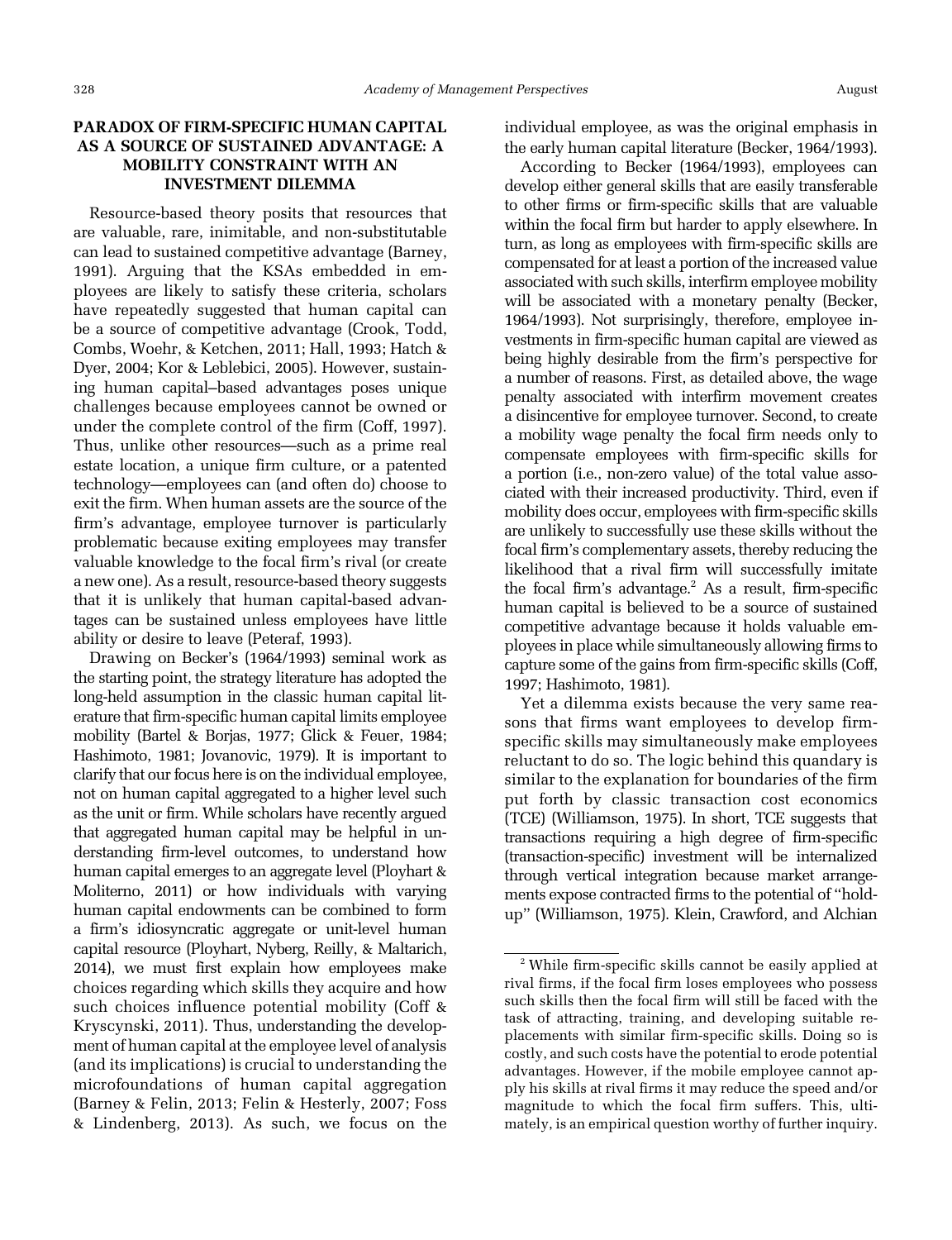[\(1978\)](#page-13-0) described a classic example in which an auto parts supplier makes a large investment in steel dies to develop parts for a specific manufacturer. If the steel dies are highly firm specific (e.g., not easily applicable to rival car companies), then the auto manufacturer may use this information to appropriate additional value after suppliers make the investment. Stated differently, because contracts are inherently incomplete, the terms of the contract are likely to be subject to ex post bargaining, and the auto manufacturer may seek more favorable terms once the supplier has purchased the steel dies. The supplier, in turn, will be at a disadvantage because other customers will have little demand for the steel dies. As such, this threat of hold-up deters firms from making firm-specific investments and pushes firms to vertically integrate where such investments are critical [\(Williamson, 1975\)](#page-14-0).

Switching the level of analysis from firm–firm (e.g., supplier–buyer) to employee–firm (i.e., employee–employer) relationships, scholars have applied logic from TCE to argue that employees will be reluctant to make investments in firm-specific human capital (e.g., [Wang & Barney, 2006; Wang](#page-14-0) [et al., 2009](#page-14-0); [Wang & Lim, 2008](#page-14-0)). Similar to the logic described above, the hesitance is rooted in the fact that firm-specific human capital has limited value outside of the focal firm. As a result, employees are at risk of being held up by their *employer*, who may behave opportunistically (e.g., increase of working hours, reduction of benefits, etc.) once they develop firm-specific skills given their limited use elsewhere [\(Wang et al., 2009](#page-14-0)). Indeed, employee reluctance to invest in firm-specific skills is assumed to be so strong that strategy scholars have argued that firms take significant and drastic steps, such as implementing economic and trust-based governance safeguards or even pursuing diversified market strategies, in an effort to alleviate such employee concerns [\(Wang & Barney, 2006](#page-14-0); [Wang et al., 2009\)](#page-14-0).

#### PERCEPTIONS OF FIRM-SPECIFIC HUMAN CAPITAL

#### A More Realistic View of Firm-Specific Human Capital

The theoretical paradox above—that firm-specific human capital is critical for sustained competitive advantage but employees eschew such investments rests on the assumption that labor markets are informationally efficient with respect to firm-specific human capital. It also requires the assumption that wages are tightly coupled with the employee's

actual productivity and that monetary wages are the primary factor influencing employee mobility decisions.3 We examine the assumptions of information symmetry and accurate shared perceptions below and relax the assumptions of tight coupling between pay and productivity in our discussion.

Interestingly, micro researchers do not start with the assumption of accurate perceptions, and much of the seminal work in resource-based theory highlights the importance of information asymmetry in markets ([Barney, 1986\)](#page-12-0). Relatedly, more recent work has highlighted the importance of subjective evaluations in determining resource value ([Schmidt & Keil,](#page-14-0) [2013](#page-14-0)). It is, therefore, somewhat ironic that the notion that firm-specific human capital (which is notoriously hard to observe; [Prendergast, 1993\)](#page-14-0) is accurately and objectively perceived by labor market actors has thus far remained embedded within the strategy literature. Indeed, [Lazear \(2009\)](#page-13-0) went as far as to question whether any skills are truly firm specific, noting that economists usually default to the same abstract examples, such as knowledge of how to navigate an organization's political landscape, when lecturing students on the economic concepts of firm specificity.

Evidence does suggest, however, that certain skills are more valuable within a specific firm. Indeed, a number of empirical studies have found that employee performance tends to decrease following mobility events. For instance, Groysberg and colleagues ([Groysberg & Lee, 2009](#page-13-0); [Groysberg, Lee, &](#page-13-0) [Nanda, 2008](#page-13-0)) demonstrated that star investment analysts experience performance declines upon moving to rival firms. [Campbell et al. \(2014\)](#page-12-0) found a similar result in professional basketball; players who were traded to different teams during a season performed worse after the trade. Likewise, [Huckman](#page-13-0)

<sup>&</sup>lt;sup>3</sup> It is important to note that firm-specific and general human capital are orthogonal, not zero-sum, constructs. An employee may have high levels of both types of human capital. While we highlight the assumption that pay is tightly linked to employee productivity, it is also assumed that the use value of general human capital is equal across firms (see [Campbell et al., 2012a\)](#page-12-0). Under this assumption, an employee with superior general human capital will earn more than an employee with low general human capital (i.e., between-individual comparison). However, employees with high and low general human capital will both face a wage penalty if they exit a firm for which they have developed firm-specific human capital. This reflects the difference between the use value of their general human capital and the use value of their general plus firm-specific human capital (i.e., within-individual comparison).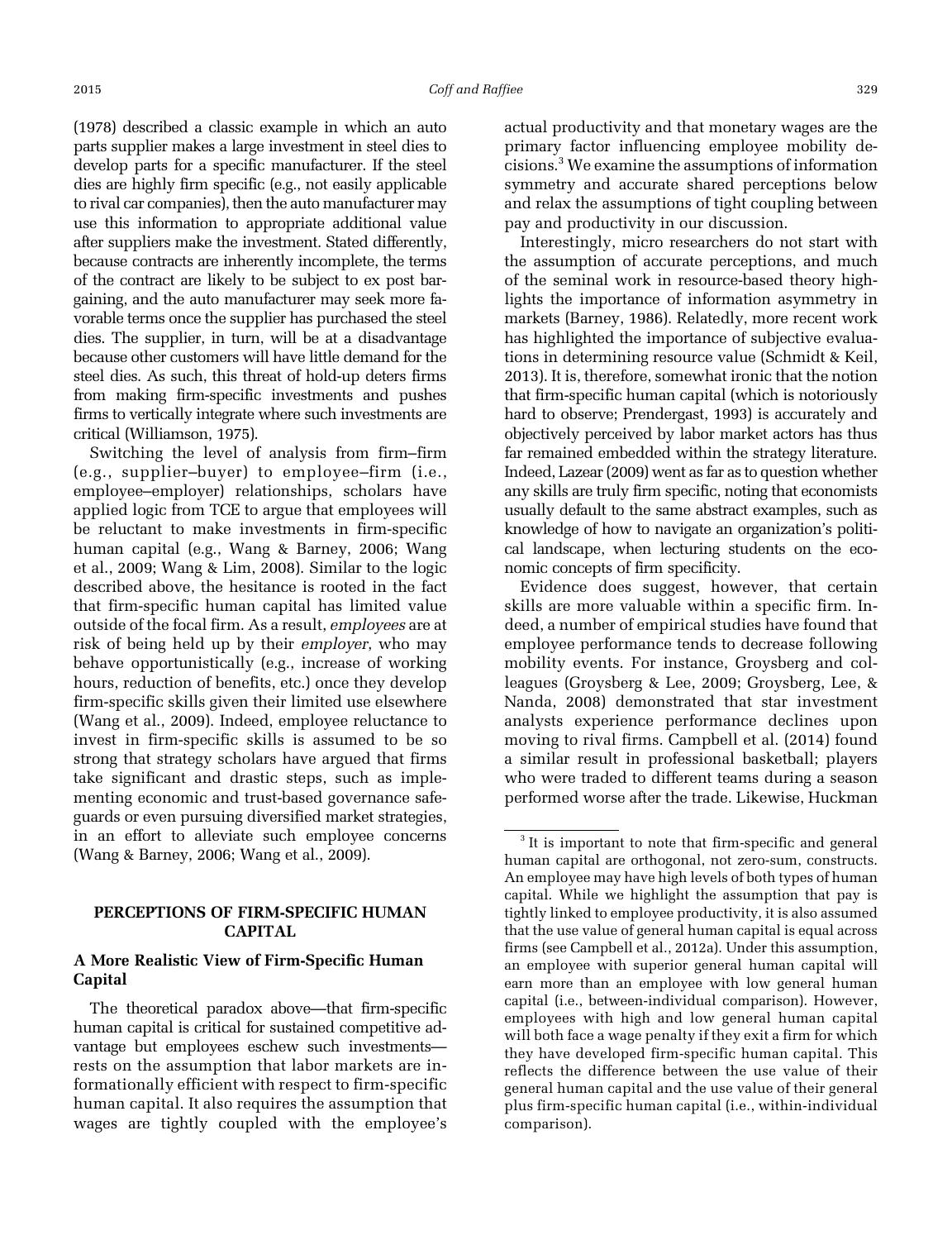[and Pisano \(2006\)](#page-13-0) found that the risk-adjusted mortality rate of cardiac procedures was higher when the surgeons operated at hospitals with which they were less familiar.

The theoretical explanation for the observed decline in performance in each of these studies is the limited applicability of specific skills after mobility. Stated differently, once employees move, their specific knowledge (reflected in their pre-mobility performance) is no longer useful (reflected in their post-mobility performance), leading to a performance decline. Indeed, adding support to this argument, both [Groysberg et al. \(2008\)](#page-13-0) and [Campbell](#page-12-0) [et al. \(2014\)](#page-12-0) found that post-mobility performance declines were less pronounced when the employee moved collectively as part of a group rather than individually. Bidwell'[s \(2011\)](#page-12-0) finding that internal hires tend to outperform external hires when hired into similar positions within the same organization, even though external hires had stronger signals of general ability, has provided perhaps the strongest empirical support for the firm-specific human capital– individual performance relationship.

Yet despite this evidence, there has been a paucity of work investigating how labor market participants actually think about firm-specific human capital. While the taken-for-granted assumption is that employees and firms accurately know how much firmspecific human capital they possess, the limited work in this area suggests that employees rarely think about human capital in terms of firm specificity [\(Groysberg, 2010](#page-13-0)) and perceive the majority of skills (even those developed through activities such as on-the-job training) to be highly transferable [\(Loewenstein & Spletzer, 1999\)](#page-13-0). As a result, one could question whether it is reasonable to assume that employees actually perceive objective firmspecific human capital to be firm specific or if employees and firms actually think in terms of firm specificity at all.<sup>4</sup> Indeed, [Groysberg \(2010\)](#page-13-0) concluded that investment analysts who experienced the greatest declines in performance after mobility were actually the ones most likely to voluntarily move, suggesting that these employees may perceive firmspecific skills to be more transferable than they are.

Evidence also suggests that employers may have inaccurate perceptions of firm specificity or fail to realize its importance. For instance, [Bidwell and](#page-12-0) [Keller \(2014\)](#page-12-0) found that jobs that required more firm-specific skills were not more likely to be filled by internal job candidates. Similarly, [Bidwell \(2011\)](#page-12-0) found that external hires were compensated at higher wages than internal hires despite being less productive, suggesting that hiring firms may overestimate (underestimate) the value of general (firm-specific) human capital when assessing employment candidates. Furthermore, high-performing employees are more likely to quit [\(Nyberg, 2010](#page-14-0); [Salamin & Hom, 2005; Trevor, Gerhart, & Boudreau,](#page-14-0)  $1997$ <sup>5</sup> and typically have access to greater external employment opportunities (e.g., [Gerhart, 1990\)](#page-13-0). Indeed, if rival firms truly perceived heightened employee performance to be driven by firm-specific skills, then we would not necessarily expect to find such a strong link between performance and external employment options. In addition, one might expect high performers to take wage decreases after mobility (i.e., firm-specific wage penalty), which is generally not the case [\(Groysberg, 2010](#page-13-0)).

## THE ROLE OF PERCEPTIONS: IMPLICATIONS FOR EMPLOYEE MOBILITY AND INVESTMENT DECISIONS

## Convergent and Divergent Perceptions of Firm Specificity

In [Table 1](#page-5-0) we relax the assumption of information symmetry and shared accurate perceptions of firm specificity to examine different permutations of perceptions and the associated theoretical outcomes regarding (1) the likelihood that firm-specific human capital hinders employee mobility and (2) the potential for a firm-specific investment dilemma. We suggest that even slight violations of these assumptions may have large effects on these theoretical outcomes, even if we continue to make the strong assumption that wages are tightly coupled with productivity and that employees seek primarily to maximize monetary income. For the sake of

<sup>&</sup>lt;sup>4</sup> This is not to say that employees never think in terms of firm specificity. In certain situations, perceived firm specificity may quite salient for employee decision making. However, we argue that such scenarios are likely to be relatively rare.

<sup>&</sup>lt;sup>5</sup> In the strategy literature pay is often used as a proxy for performance on the assumption that these are strongly related (e.g., [Campbell, Ganco, Franco, & Agarwal, 2012b;](#page-12-0) [Carnahan, Agarwal, & Campbell, 2012\)](#page-12-0). The HR literature tends to separate performance from pay, concluding that the likelihood of turnover among high performers is amplified if they perceive themselves as underpaid (e.g., [Nyberg, 2010; Trevor et al., 1997\)](#page-14-0). This offers another example of a micro–macro disconnect regarding underlying assumptions.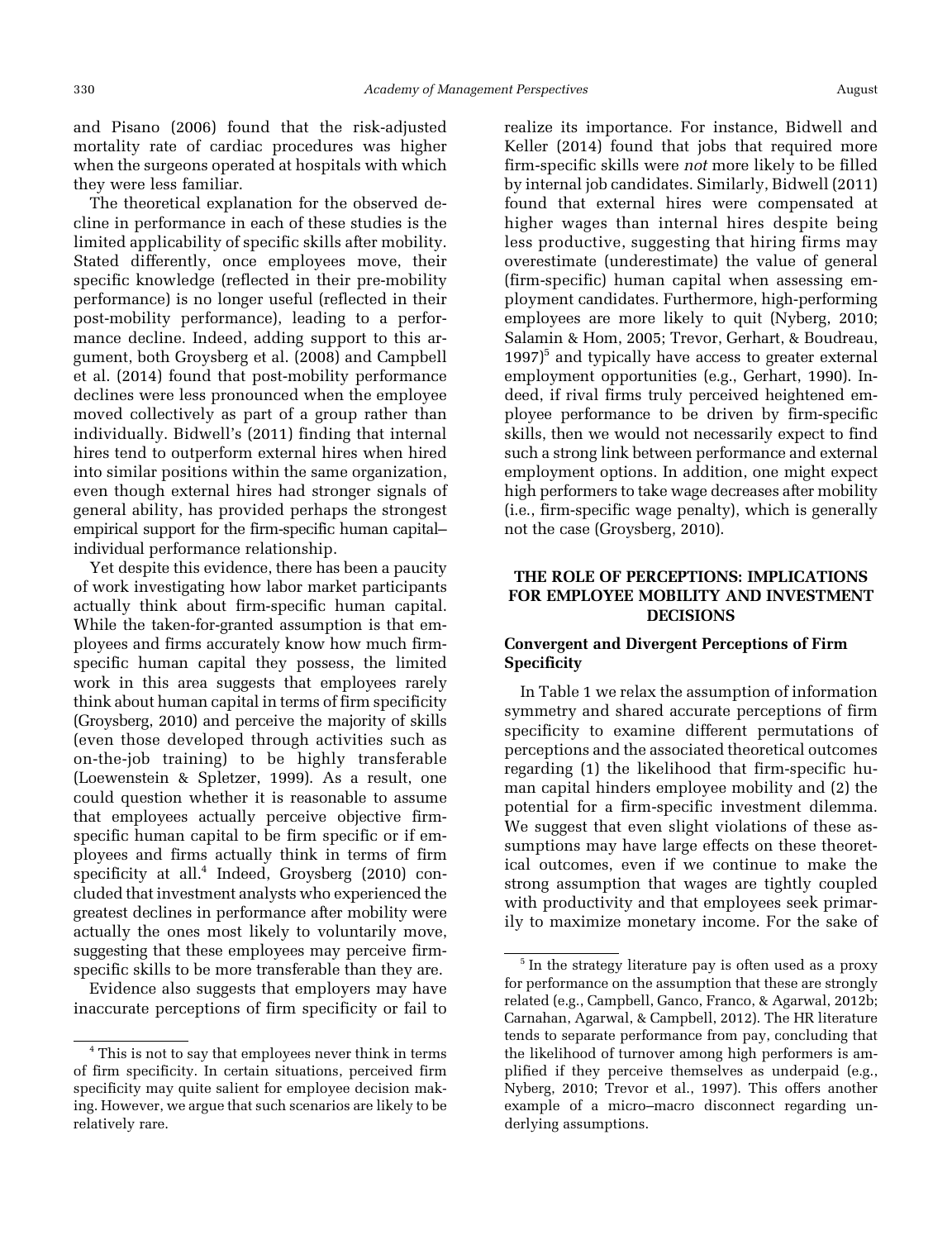<span id="page-5-0"></span>

| Divergent and Convergent Ferceptions of Firm-opecnic Figurent Capital |                                      |                   |                          |                                      |                                  |
|-----------------------------------------------------------------------|--------------------------------------|-------------------|--------------------------|--------------------------------------|----------------------------------|
|                                                                       | Degree of perceived firm specificity |                   |                          | <b>Theoretical outcomes</b>          |                                  |
|                                                                       | Employee                             | <b>Focal firm</b> | <b>Alternative firms</b> | Effectiveness as isolating mechanism | Potential for investment dilemma |
| 1.                                                                    | Firm specific                        | Firm specific     | Firm specific            | Highest                              | High                             |
| 2.                                                                    | Firm specific                        | Firm specific     | General                  | Moderate                             | Moderately high                  |
| 3.                                                                    | Firm specific                        | General           | Firm specific            | High                                 | Highest                          |
| 4.                                                                    | Firm specific                        | General           | General                  | Moderate                             | High                             |
| 5.                                                                    | General                              | Firm specific     | Firm specific            | Moderately high                      | Moderate                         |
| 6.                                                                    | General                              | Firm specific     | General                  | Moderately low                       | Low                              |
| 7.                                                                    | General                              | General           | Firm specific            | Moderately high                      | Moderate                         |
| 8.                                                                    | General                              | General           | General                  | Lowest                               | Lowest                           |

TABLE 1 Divergent and Convergent Perceptions of Firm-Specific Human Capital

simplicity, we limit our theorizing to situations in which each of the relevant actors perceives firm specificity to be either high or low. However, Table 1 can easily be extended to include combinations in which actors perceive the level of firm specificity to be moderate.

Before discussing the outcomes tied to the permutations in Table 1, it is important to note that once we diverge from the existing literature and allow perceptions to differ from objectivity (i.e., loose coupling), the objective level of firm specificity becomes less important in determining the likelihood of mobility or an investment dilemma, as perceptions are the drivers of behavior [\(Adams,](#page-11-0) [1965;](#page-11-0) [Vroom, 1964](#page-14-0)). As such, for the sake of simplicity and clarity we will assume that the objective human capital portfolio being assessed in Table 1 is highly firm specific. Nevertheless, we stress that outcomes would remain the same if the firm specificity of the human capital portfolio were moderate or low. In terms of limiting mobility or creating the potential for an investment dilemma, it is perceptions that are most important.<sup>6</sup>

# Perceptions of Firm Specificity and Employee Mobility

Row 1 represents how the strategy literature implicitly views firm-specific human capital. As indicated, all the relevant actors perceive firm specificity to be high. In such cases, firm-specific human capital may effectively hinder employee mobility because (1) employees decrease search efforts believing that their skills have limited transferability to other firms, (2) the employer compensates workers additionally for skills perceived to be firm specific, and (3) other firms offer wages that are commensurate only with what are perceived to be employees' general skills. If all these conditions hold, then firm-specific human capital may in fact hinder employee mobility.

The opposite is true in row 8. In row 8, once again all relevant actors agree on the degree of firm specificity. However, this convergence is inaccurate, as all labor market participants perceive firm specificity to be low even though it is objectively high. There is reason to believe that such scenarios may be common in organizational settings ([Groysberg, 2010](#page-13-0); [Loewenstein & Spletzer, 1999;](#page-13-0) [Raffiee & Coff, in](#page-14-0) [press](#page-14-0)). In such cases, objective firm-specific human capital is unlikely to reduce employee mobility because the employee's skills are not perceived by labor market participants to be firm specific. Stated differently, because all participants perceive the skills to be general, it is less likely that (1) employees will reduce search efforts, (2) employers will offer higher wages than alternative firms, and (3) alternative firms will offer lower wages than the focal firm or refrain from soliciting job offers, based on the belief that the employee's skills have little transferability. As a result, objectively high firm-specific human capital is unlikely to constrain employee mobility because it is perceived to be general.

<sup>6</sup> Firm-specific human capital is critical for competitive advantage in terms of value creation, as an isolating mechanism, and as a mechanism that prevents employees from appropriating all of the value they generate. Perceptions of firm specificity may perform the last two functions in that perceptions may hinder mobility and affect what value employees can capture. However, to the extent that firm specificity is critical for value creation, perceptions might not create value in the same way (e.g., general human capital perceived to be firm-specific may not create value). That said, if customers perceive firmspecific knowledge and skills as critical to product quality (e.g., brand), it is possible for such perceptions to create value as well. This warrants further research.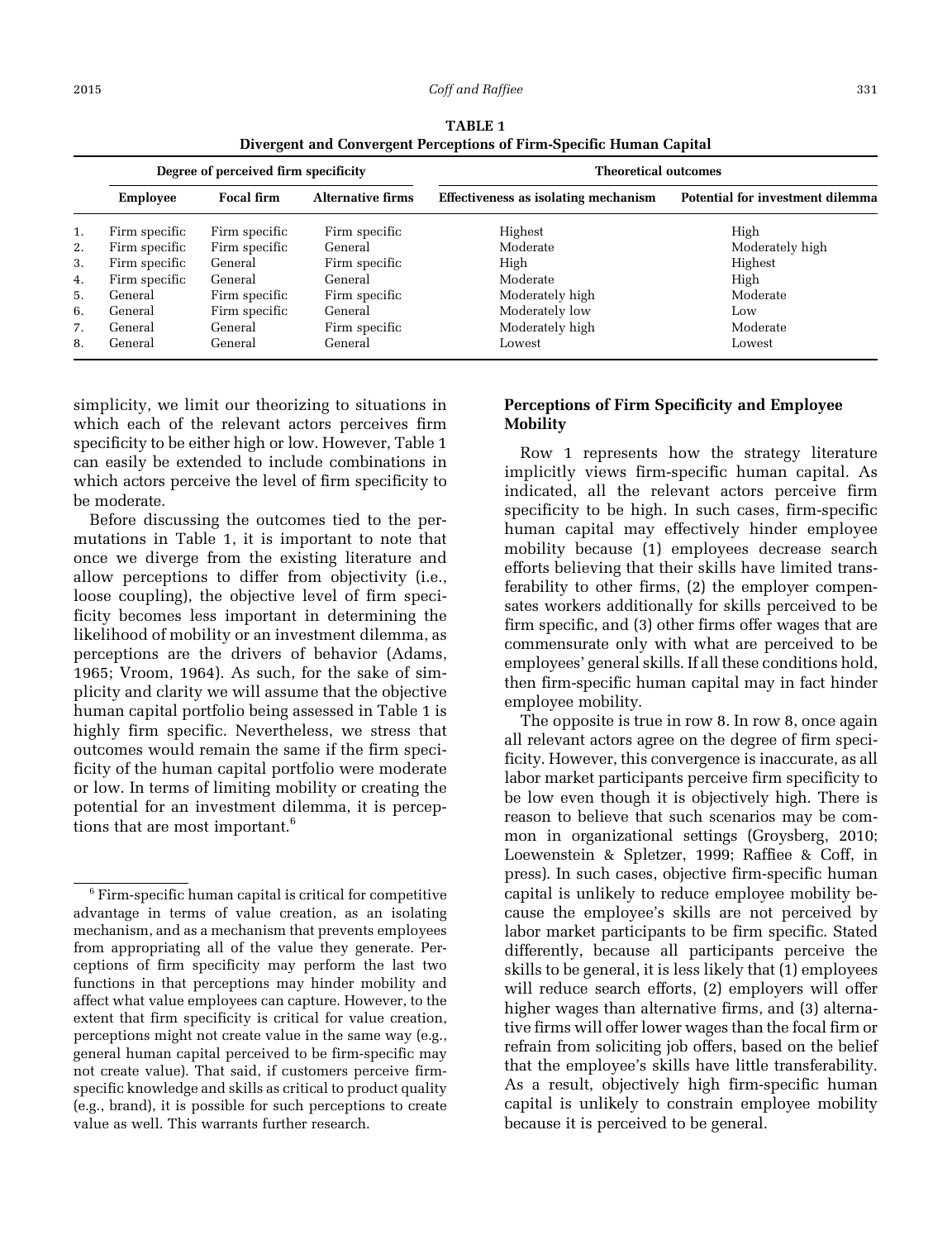Boundary condition 1: Objective firm-specific human capital is most (least) likely to hinder employee mobility when the employee, the employer, and alternative firms all correctly (incorrectly) perceive firm specificity to be high (low).

#### Perceptions of Firm Specificity and the Investment Dilemma

When it comes to the classic investment dilemma articulated by [Williamson \(1975\),](#page-14-0) the investment decision between firm-specific and general skills is an individual choice made by the employee. As mentioned above, it is unlikely that employees perceive many skills to be actually firm specific [\(Groysberg, 2010](#page-13-0); [Loewenstein & Spletzer, 1999](#page-13-0); [Raffiee & Coff, in press\)](#page-14-0), and this may be why the micro literature rarely explores the possibility that employees consider trade-offs between firm-specific and general human capital ([Ployhart, 2012\)](#page-14-0). For example, it is hard to imagine employees refusing to invest in skills they perceive as firm specific once we consider the typical examples offered in the literature, such as understanding of a firm's idiosyncratic routines [\(Grant, 1996\)](#page-13-0), use of proprietary technology ([Campbell et al., 2012a](#page-12-0); [Mayer, Somaya, &](#page-13-0) [Williamson, 2012\)](#page-13-0), and knowledge of an organization's social and physical landscape [\(Lazear, 2009](#page-13-0)). Rather, we argue that it is far more plausible that the vast majority of investments are likely to be viewed as table stakes—something all employees must do if they want to be employed by a given firm. In other words, the overwhelming majority of examples of firm-specific human capital would likely fall within the employee's "zone of indifference" ([Barnard,](#page-12-0) [1938\)](#page-12-0), implying that employees will view the development of firm-specific knowledge/skills as an acceptable request and make the investment without hesitance, questioning, or conscious thought.

Relatedly, the literature on organizational socialization suggests that new employees often proactively seek out such information in an effort to learn how to perform the functions of their jobs (e.g., [Bauer, Bodner, Erdogan, Truxillo, & Tucker, 2007](#page-12-0); [Morrison, 1993\)](#page-14-0). In fact, findings from this literature imply that, as part of their socialization or organizational adaptation process, employees may actually seek out opportunities to invest in skills that the strategy literature would argue are firm specific. Such findings are in stark contrast to the notion that employees are reluctant to make firm-specific

investments [\(Wang et al., 2009](#page-14-0)), but are generally consistent with our argument that employees will not even think in terms of firm specificity when developing skills within a firm (e.g., [Groysberg,](#page-13-0) [2010\)](#page-13-0).

Moreover, the notion of a firm-specific investment dilemma becomes blurred even further when one recalls that the fundamental logic of TCE was designed to explain boundaries of the firm (e.g., market solutions versus vertical integration). As such, the application of TCE logic to explain employer–employee relationships quickly becomes muddled because employees are often considered part of the firm [\(Coff, 1999\)](#page-12-0). Thus, just as TCE predicts that firms will internalize transactions that require a high degree of firm-specific investments, one could also argue that employees will readily invest in firm-specific human capital even if they perceive it to be highly firm specific, because they view themselves as part of the firm. Indeed, consistent with this logic, [Kryscynski and Green \(2012\)](#page-13-0) found that employees who identify with an organization are more willing to make firm-specific investments even as the firm faces the prospect of failure.

Taken together, the numerous issues raised above seem to suggest that the investment dilemma as typically articulated in the literature may be more of a theoretical problem as opposed to a problem that occurs in practice. Although we have highlighted several areas of this logic that are problematic, given that the investment dilemma occurs at the employee level of analysis, if employees do not perceive skills to be firm specific ex ante or fail to think in terms of firm specificity at all, then the basic intuition behind the investment dilemma is unclear.

Boundary condition 2: Employee reluctance to make investments in firm-specific human capital (i.e., firm-specific investment dilemma) hinges on the employee's ability to accurately differentiate firm-specific from general human capital, exante investment.

#### Employee Mobility and the Investment Dilemma: Whose Perceptions Matter Most?

Given that information is likely to be unevenly distributed in labor markets [\(Spence, 1973\)](#page-14-0) and that perceptions themselves, even if based on the same information, are unlikely to be consistent across actors without bias (e.g., [Thaler & Sunstein, 2008](#page-14-0)), it is highly unlikely that there will be convergence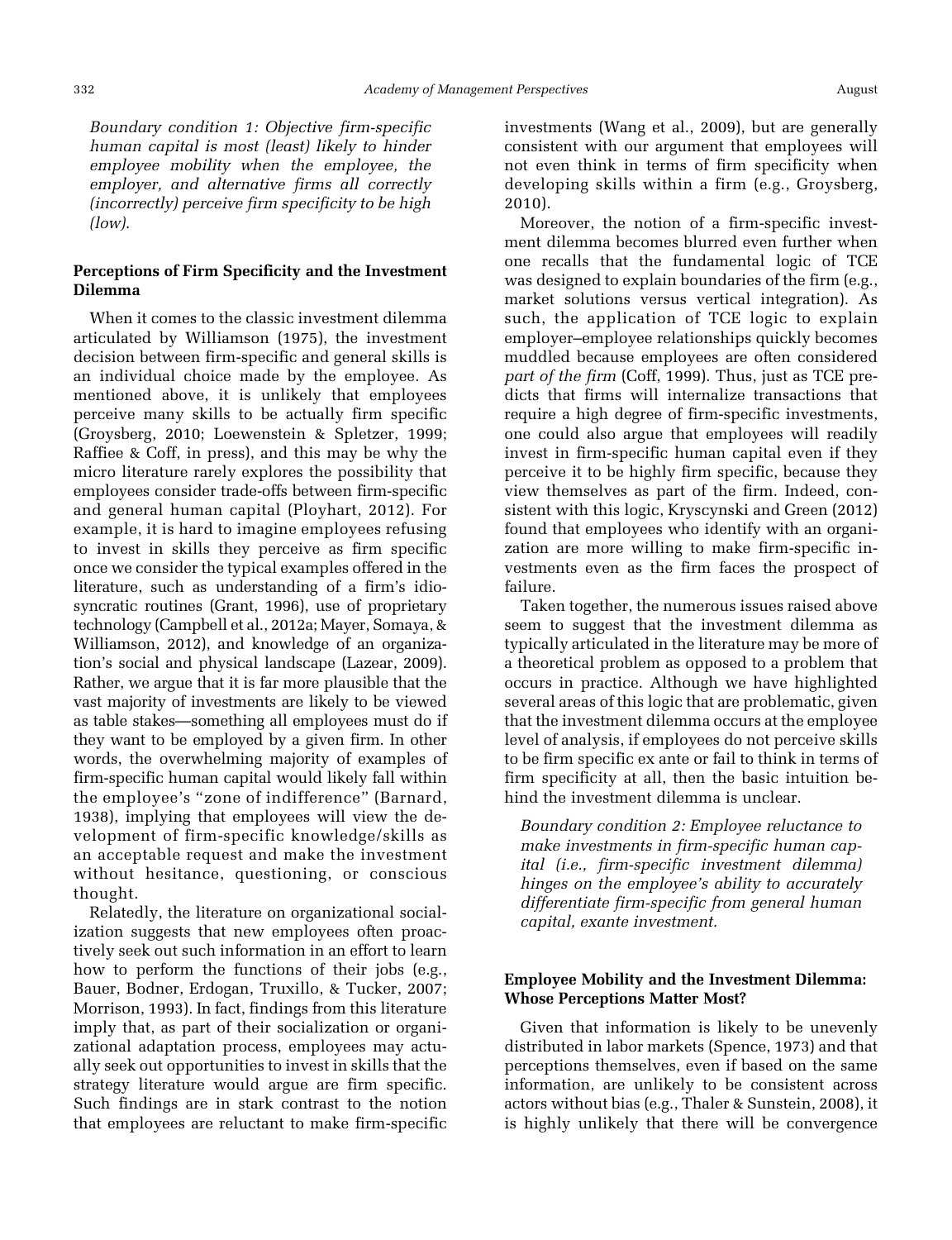among all labor participants with regards to the degree of perceived firm specificity (high or low). In rows 2 through 7 of [Table 1](#page-5-0) we examine how such scenarios affect the likelihood of employee mobility and the likelihood of an investment dilemma.

The turnover literature suggests that individuals are not constantly engaged in search behavior on the labor market and so may not be aware of all of their alternatives at any given time [\(Hausknecht, Sturman,](#page-13-0) [& Roberson, 2011](#page-13-0); [Lee, Mitchell, Wise, & Fireman,](#page-13-0) [1996\)](#page-13-0). This means that other employers' positive perceptions of an employee's prospects can stimulate an offer that spurs the employee into considering a move ([Lee, Gerhart, Weller, & Trevor, 2008\)](#page-13-0). If an alternative employer does not perceive that a worker's skills are strongly applicable outside of the focal firm, it is unlikely to extend an unsolicited offer given that firms have become increasingly hesitant to invest in employee development [\(Cappelli,](#page-12-0) [2012\)](#page-12-0).

Of course, an unsolicited offer is not the only event that can lead to turnover. For example, it is well documented that dissatisfied workers may initiate a search for better alternatives— ultimately leading to higher turnover rates ([Lee & Mitchell,](#page-13-0) [1994;](#page-13-0) [Mobley, Griffeth, Hand, & Meglino, 1979](#page-14-0); [Price, 1977](#page-14-0)). However, the resulting search might not yield better alternatives, and the employee might then choose not to leave the focal firm. In this way, the existence of promising alternatives is a very important determinant of turnover even in the context of dissatisfaction [\(Swider, Boswell, &](#page-14-0) [Zimmerman, 2011](#page-14-0)). As such, if other firms perceive an employee's skills to be firm specific, such alternatives may be systematically less attractive. This, in the end, may determine if an employee's search ultimately results in turnover.

Proposition 1: Alternative firms' perceptions of firm specificity play a larger role than the perceptions of employees and employers in determining whether firm-specific human capital will hinder employee mobility. Mobility is likely to be lower (higher) when alternative firms perceive firm specificity to be high (low).

While we have outlined that workers' perceptions are critical for the existence of an investment dilemma, beyond this, the employer's perceptions will influence the severity of the potential for an investment dilemma. We expect this to be the case because it will influence the extent to which the employer chooses to compensate employees for investments in firm-specific skills. Logically, if the employer perceives employees' skills and training to be general, there may be little perceived imperative to compensate workers for actual firm-specific investments.

The hold-up hazard, as typically expressed in the literature, presumes that the employer is aware of firm-specific investments and is choosing to exploit employees by failing to compensate them for value that is created given the investment's limited alternative applications [\(Chang & Wang, 1996;](#page-12-0) [Glenn,](#page-13-0) [McGarrity, & Weller, 2001](#page-13-0); [Wang et al., 2009\)](#page-14-0). Another possibility is that the employer simply does not perceive the skills to be firm specific and thus believes no premium is warranted [\(Raffiee & Coff, in press\)](#page-14-0).

Accordingly, the investment dilemma may be most exacerbated when workers perceive high levels of firm-specific investments but employers perceive low levels of firm-specific investments. In this context, employees may be most reluctant to make investments and employers may be especially unlikely to compensate workers because they do not perceive that there is an issue. While this may be a context where underinvestment is likely to be a problem, the employer may be unaware of this. However, such underinvestment may be evident in performance, turnover, and satisfaction.

Proposition 2: The severity of the investment dilemma depends on the employee's perceptions of firm specificity coupled with diverging employer perceptions. The dilemma is likely to be most severe when employees perceive skills to be firm specific but their employer does not.

## COMPETITIVE ADVANTAGE AND PERCEPTIONS OF FIRM SPECIFICITY

As outlined above, sustained competitive advantage may be most promising when rivals perceive skills to be firm specific. This would be the best indicator of a strong isolating mechanism, as the resulting wage penalty for changing jobs may hinder employee mobility. Employees' perceptions may be a double-edged sword. If they believe their skills are firm specific, they may be discouraged from searching for other jobs. On the other hand, it may also spur concerns about a potential investment dilemma, resulting in underinvestment. Having established the importance of perceptions in existing human capital theory, we can reframe competitive advantage as arising from systematic influencing of perceptions as much as from actual investments in firm-specific skills and abilities. Accordingly, we turn our attention to explaining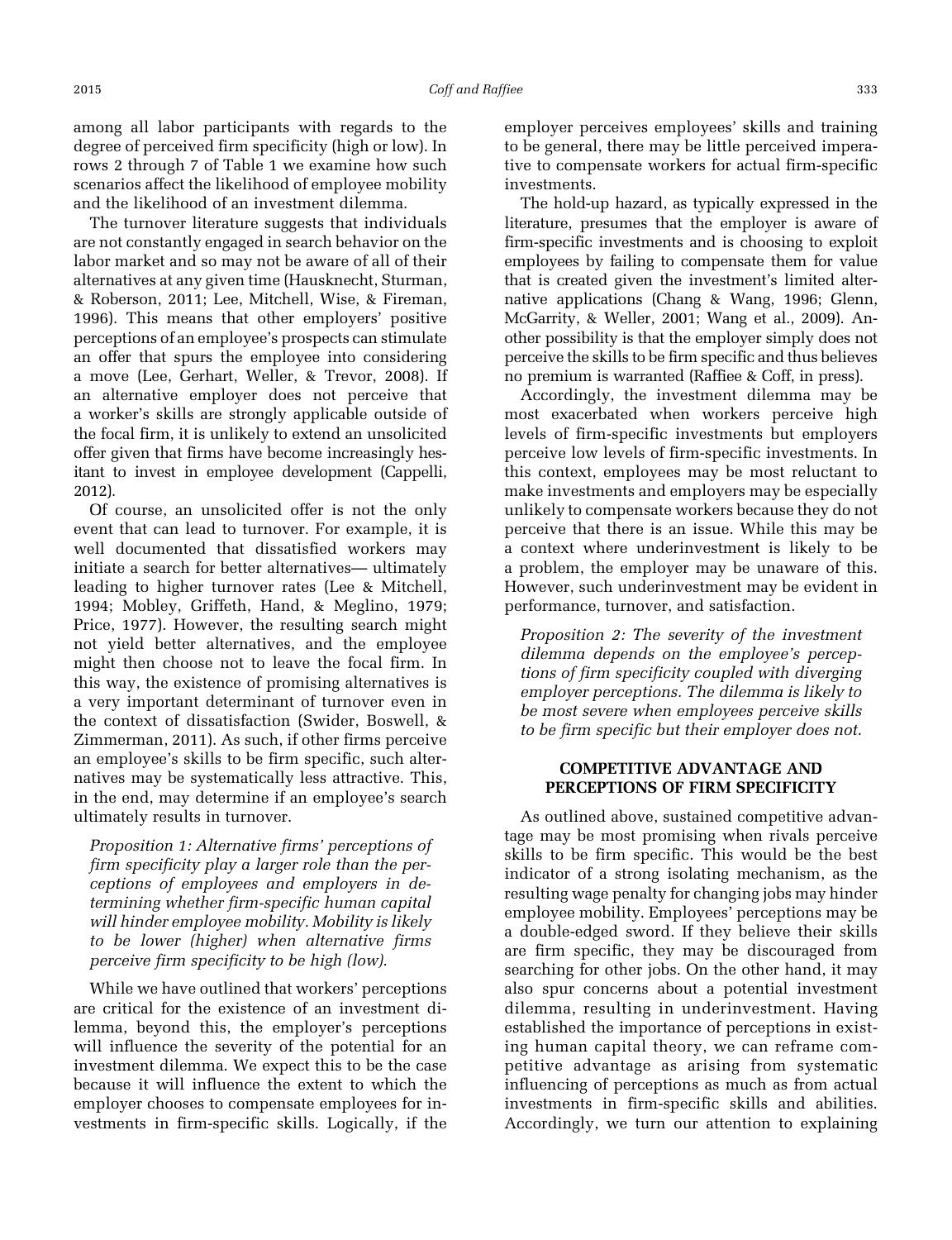how perceptions of firm-specific human capital can influence competitive advantage.

#### Emphasis on Complementary Firm-Specific Assets and Systems

While employees and firms may not naturally think in terms of firm specificity, firms can prime participants to do so by taking steps to bolster the perception that their employees are driving their competitive advantage not solely based on having superior human capital, but also because the firm possesses other unique complementary assets that enable the firm to enhance the employees' performance. In this sense, firms can work to publicize the unique resources they possess that make employee performance firm specific. This in turn will make the expected employee performance decline following mobility more salient in the eyes of rival firms.

This often occurs (albeit unintentionally) in collegiate and professional sports, where the success of individual athletes is attributed to the "system" in which they play rather than their underlying abilities. For instance, college quarterbacks who are deemed "system quarterbacks" are often drafted into professional football much lower than one would expect given their observable characteristics [\(Adelson,](#page-12-0) [2010\)](#page-12-0). The logic is that the player's skills are tailored to fit a particular system and that to experience the same level of production, the player will need to have similar complementary assets on his new team. Indeed, as [Adelson \(2010\)](#page-12-0) noted: "If you have the misfortune of being labeled a 'system quarterback,' then forget about convincing anybody about how good you truly are." Perhaps the best example is Green Bay quarterback Aaron Rodgers (2010 Super Bowl MVP, 2011 NFL MVP, and current all-time leader in career passer rating), who "slipped" to the 24th pick in the 2005 NFL draft, in part over concerns that his collegiate accomplishments were specific to or heavily reliant on then–head coach Jeff Tedford's offensive system [\(Pasquarelli, 2005\)](#page-14-0).

We see a similar phenomenon in academia. The Matthew effect [\(Merton, 1968\)](#page-14-0) refers to the common practice in academia in which the more prominent researcher is often perceived to have done most of the work for coauthored research projects even if the majority of the work was actually done by a lowly graduate student. For example, Merton (1968, p. 58, emphasis added) quoted an interview with a past Nobel laureate who described how such perceptions, even if inaccurate, can adversely affect employment options:

[I]f he has published only together with some known names—well, it detracts. It naturally makes people ask: "How much is really his own contribution, how much [the senior author's]. How well will he work once he goes out of that laboratory?"

Indeed, if the prominent researcher will not collaborate with the graduate student once the student leaves for another university, then it would be reasonable to expect a decrease in productivity. In other words, there is the perception that the graduate student will not be as productive in other universities (firms). The drop in productivity would not necessarily be the case if the graduate student worked with less prominent researchers, worked alone, or was able to continue to collaborate with the prominent researcher after mobility.

Proposition 3: Perceptions of firm-specific human capital will be higher when the firm has developed a reputation for the importance of their firm-specific complementary assets in enhancing employee performance.

As suggested above, reputations that increase the perceived specificity of employee skills by rival firms can act as an isolating mechanism to protect a firm's human capital because such reputations may reduce both the quantity and quality of employment offers extended by rival firms. For example, in [Gardner](#page-12-0)'s (2005) study examining the practice of talent raiding, HR managers reported that the majority of employees who were "poached" by rivals had skills they deemed to be relatively high in transferability. Likewise, [Cappelli](#page-12-0) [\(2012\)](#page-12-0) argued that companies have become increasingly reluctant to invest in training new employees, resulting in a prolonged search to identify employees who have transferable skills that meet all of their hiring criteria to obviate the need for further training. As a result, employees who work for firms with reputations for developing firm-specific human capital are more likely to face a thin labor market should they decide to move. Accordingly, firms that have a reputation for firm-specific complementary assets may be able to create a demandside constraint, increasing the likelihood that they can effectively retain their employees and protect their advantage.

Proposition 4: Firms that have a reputation for the importance of their firm-specific complementary assets in enhancing employee performance will be more likely to sustain human asset–based competitive advantages.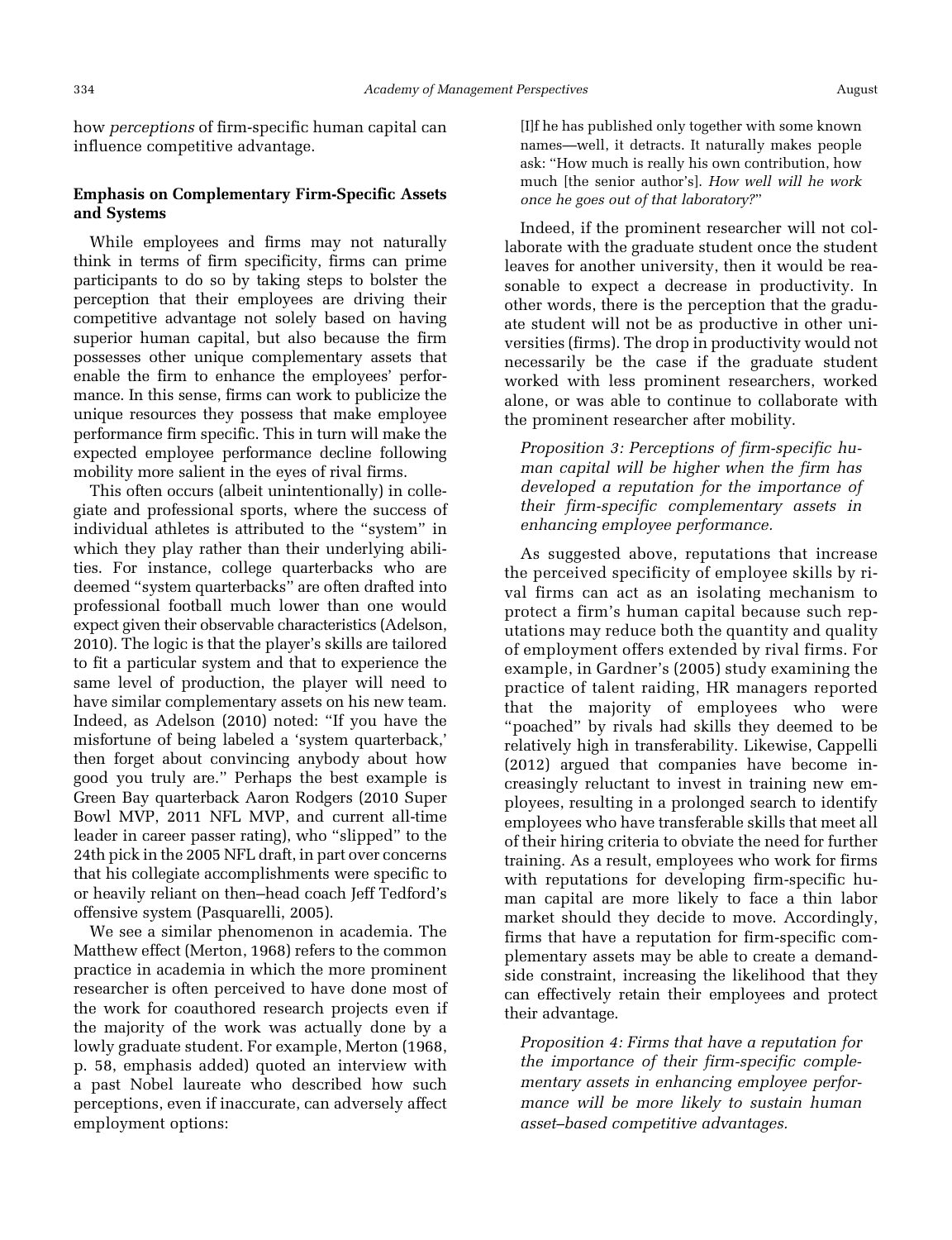#### The Importance of Safeguards and Framing Effects

While we have argued that developing reputations that emphasize the importance of firm-specific assets may be beneficial for firms, this may simultaneously reduce the initial attractiveness of the organization to potential new employees. For example, returning to our football example, an elite quarterback prospect may be reluctant to join a team that has a reputation for developing players whom alternative teams perceive as being "products of the system" on the belief that this may subsequently decrease alternative employment options. In this sense, a dilemma similar to the firm-specific investment dilemma described by [Wang et al. \(2009\)](#page-14-0) may occur. However, this dilemma will take place before the employee decides to join the firm, given that firm reputations are quite visible to employees and directly affect employment decisions (e.g., [Agarwal, Ganco, & Ziedonis, 2009\)](#page-12-0). In other words, the dilemma can be framed as occurring ex ante (i.e., a dilemma of whether or not to join a particular firm) rather than ex post (i.e., a dilemma of whether to invest in firm-specific skills) employment. Ironically, it is in such scenarios that the safeguards argued to be useful in alleviating the firm-specific human capital investment dilemma (described by [Wang et al., 2009\)](#page-14-0) or other factors (such as HRM practices designed to create supply-side mobility constraints; [Campbell et al., 2012a\)](#page-12-0) may have increased importance.

The use of governance mechanisms or HRM systems may accomplish several things. First, they aid in convincing employees to make firm-specific investments. In other words, the presence of such mechanisms can enhance the perception that employees will be able to do better at the specific firm than elsewhere because the firm provides them with complementary assets designed to help them achieve their full potential—assets that other firms do not have. Second, the presence of such mechanisms helps create potential supply-side mobility constraints by making the firm seem as if it is a great place to work. This is consistent with observations in the turnover literature that employees who are more embedded (stronger relationships, etc.) are less likely to leave the firm [\(Lee, Burch, & Mitchell, 2014\)](#page-13-0). For example, even if the firm has a reputation for developing employees whose skills are highly firm specific, it could also have a reputation for being a great place to work because it provides employees with a number of benefits designed to increase performance, pay, and satisfaction. Such factors create supply-side mobility

constraints once the employee is in the firm but, perhaps more important, can be instrumental in attracting employees even if they believe the labor market will perceive their performance to be inflated by the firm's complementary assets.

Proposition 5: The greater a firm's reputation for firm-specific knowledge and skills, the greater the role governance safeguards and HRM practices designed to engender trust and commitment will play for employee attraction.

#### DISCUSSION

In this article we highlighted how the ability for firm-specific human capital to (1) function as an isolating mechanism by encumbering employee mobility and (2) pose an investment dilemma for employees relies heavily on the assumption that labor market participants accurately and objectively collectively perceive firm-specific human capital. We argued that these assumptions are likely to be violated, and concluded that perceived firm-specific human capital may be more important than objective firm-specific human capital in influencing these outcomes pertaining to employee mobility and an investment dilemma. We then developed theory to explain how firms might influence perceptions of firm specificity and the potential complications that may occur. We discuss the implications for theory and future research below.

# Toward Assumption Symmetry: Why Perceptions Matter

While market frictions are at the core of the strategic management literature ([Mahoney & Qian,](#page-13-0) [2013\)](#page-13-0), it is perhaps ironic that information asymmetries would be largely assumed away with respect to firm-specific human capital. Here, we relax that assumption and suggest that key actors (1) may not accurately observe objective levels of firm specificity and (2) may not share common perceptions. In doing so, we move toward assumption symmetry ([Foss &](#page-12-0) [Hallberg, 2014\)](#page-12-0)—both within the strategy literature and with the micro literature on personnel.

A key takeaway is that perceptions of firm-specific human capital may generate behaviors consistent with predictions of extant theory even where such skills do not exist. However, they may also thwart a potential advantage where firm-specific skills do exist if they are not recognized as such. In this way, we hope to stimulate theory and empirical research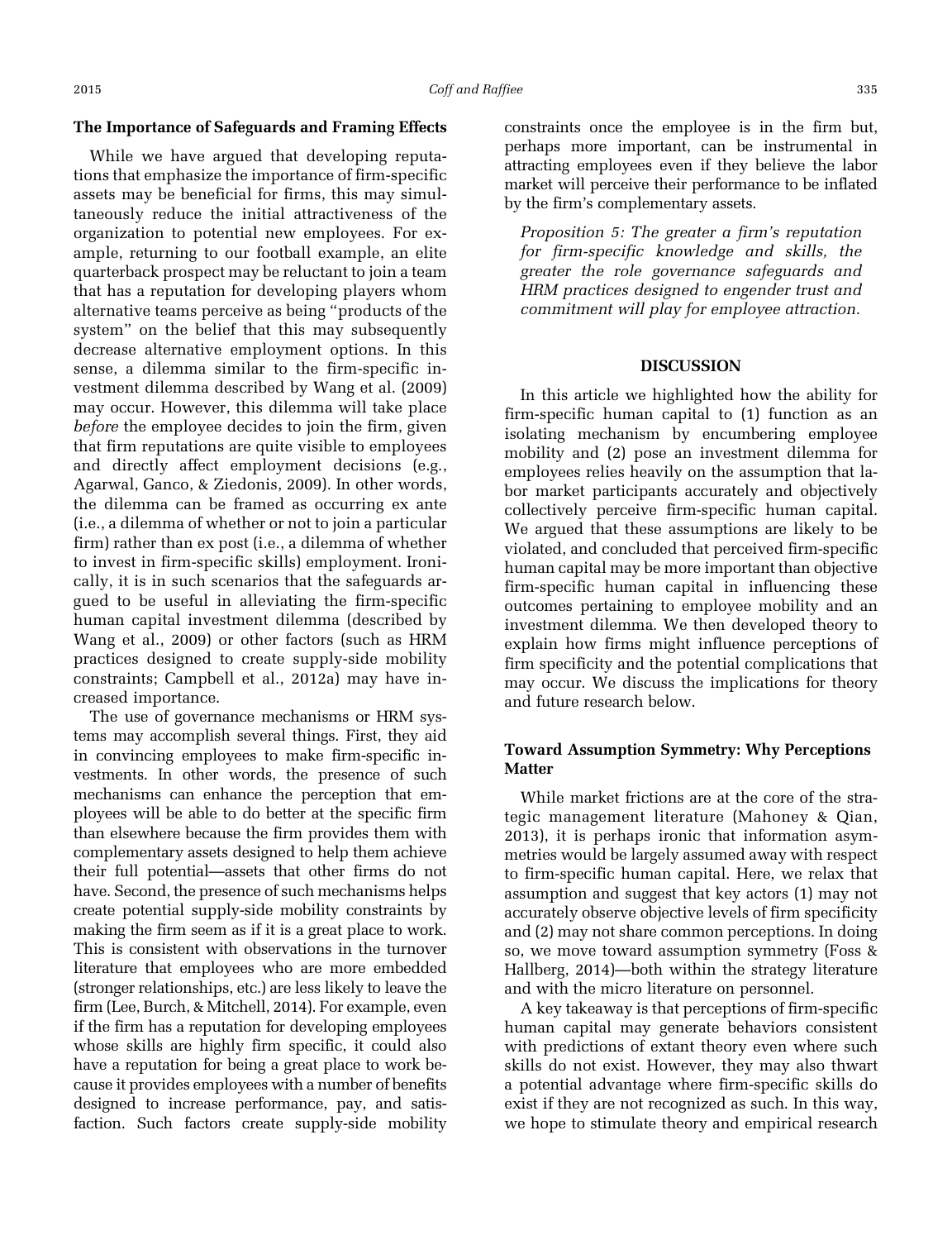that addresses the gap between extant work that focuses on objective firm specificity and the reality of actual labor markets likely rife with varied and distinct perceptions of firm specificity.

#### Shifting the Emphasis Away From Objective Firm-Specific Human Capital

The importance of firm-specific human capital remains a central theme in the strategy literature [\(Campbell et al., 2012a\)](#page-12-0). As such, our theory contributes to a recent string of arguments from economics, strategy, and human resource management scholars who have begun to unpack the microfoundations of firm-specific human capital and question whether firm-specific human capital can be a source of sustained competitive advantage. For example, at the individual level, [Lazear \(2009\)](#page-13-0) argued that most skills are far more general than firm specific, but that uniquely weighted combinations of individual general skills can be disproportionately valuable to a specific firm. Likewise, [Campbell et al.](#page-12-0) [\(2012a\)](#page-12-0) argued that general skills will not necessarily be equally valued across firms given the inherent heterogeneity among firms with regard to resources and business scope. Related to Lazear'[s \(2009\)](#page-13-0) argument, [Ployhart et al. \(2014\)](#page-14-0) shifted the level of analysis from the individual to the unit level and argued that human capital resources—unit-level collections of individual skills—can drive competitive advantage because human capital at the unit level can be complex and difficult to imitate, regardless of the individual specificity on each unit member's skills. Our theory adds to these studies by demonstrating that the concept of firm-specific human capital, as generally articulated in the strategy literature, requires a very strong assumption regarding perfectly efficient markets for labor. This assumption is unlikely to hold in practice, and we demonstrate how even slight violations of this assumption significantly limit the conclusions that can be drawn.

#### Integrating Micro and Macro Perspectives: Focus on Supply-Side Mobility Constraints

As described by [Wright et al. \(2014\)](#page-14-0) and [Ployhart](#page-14-0) [and Moliterno \(2011\)](#page-14-0) and detailed above, despite the fact that human capital is a key construct in both the strategy and HRM literatures, there has been little integration of the two. Again, while firm-specific human capital has been a central theme on the strategy side [\(Coff, 1997; Frank & Obloj, 2014](#page-12-0); [Hatch](#page-13-0) [& Dyer, 2004;](#page-13-0) [Wang et al., 2009](#page-14-0)), it has received much less attention in the HRM literature, where the focus has been on high-performance work practices [\(Macduffie, 1995](#page-13-0)), pay-for-performance incentive systems ([Gerhart & Rynes, 2003](#page-13-0)), employee relations efforts [\(Fulmer, Gerhart, & Scott, 2003](#page-12-0)), and other practices designed to increase employee–firm performance and/or reduce the likelihood of turnover [\(Fulmer & Ployhart, 2014\)](#page-12-0). Our arguments demonstrate that firm-specific human capital as a source of sustained advantage relies heavily on the assumption that firm-specific human capital is objectively perceived by labor market participants—an assumption that the micro work on human capital and the general strategic management literature rarely employ.

Indeed, a key problem with firm-specific human capital as a construct is that, in many cases, it is unlikely to be perceived as actually being firm specific. This results in two outcomes that are likely to differ from existing theory. First, it is very unlikely that an investment dilemma actually exists, as the overwhelming majority of skills are likely to be perceived in the employees' zone of indifference [\(Barnard,](#page-12-0) [1938](#page-12-0)). Relatedly, employee perceptions are subject to numerous biases ([Thaler & Sunstein, 2008\)](#page-14-0), and they may systematically overestimate the transferability of their skills, leading them to believe that objectively firm-specific skills are actually general. As a result, if employees are biased to think their skills are widely valuable, then investment dilemmas are unlikely. Second, and perhaps more important, it is unlikely that firm-specific human capital will play a major role in encumbering employee mobility because there will often be inaccurate or divergent perceptions of firm specificity among labor market participants. Moreover, even if firms accurately perceive firm specificity, the underlying logic for firm-specific human capital in terms of limiting employee mobility is conditional on tight coupling between actual productivity and wages—an assumption we did not relax in this paper but one that is highly unlikely to hold [\(Campbell et al., 2012a](#page-12-0)). Indeed, if firms are unlikely to accurately assess the firm specificity of an employee's human capital, it is even more unlikely that wages reflect the true value of employee productivity, a necessary condition for a mobility wage penalty.<sup>7</sup>

<sup>7</sup> Moreover, as highlighted above, the logic behind a mobility wage penalty for firm-specific human capital also requires the assumption that the use value of general human capital is constant across firms [\(Campbell et al.,](#page-12-0) [2012a](#page-12-0)). It also disregards the notion that some firms may pay "above-market wages" as a strategy [\(Rynes & Milko](#page-14-0)[vich, 1986\)](#page-14-0).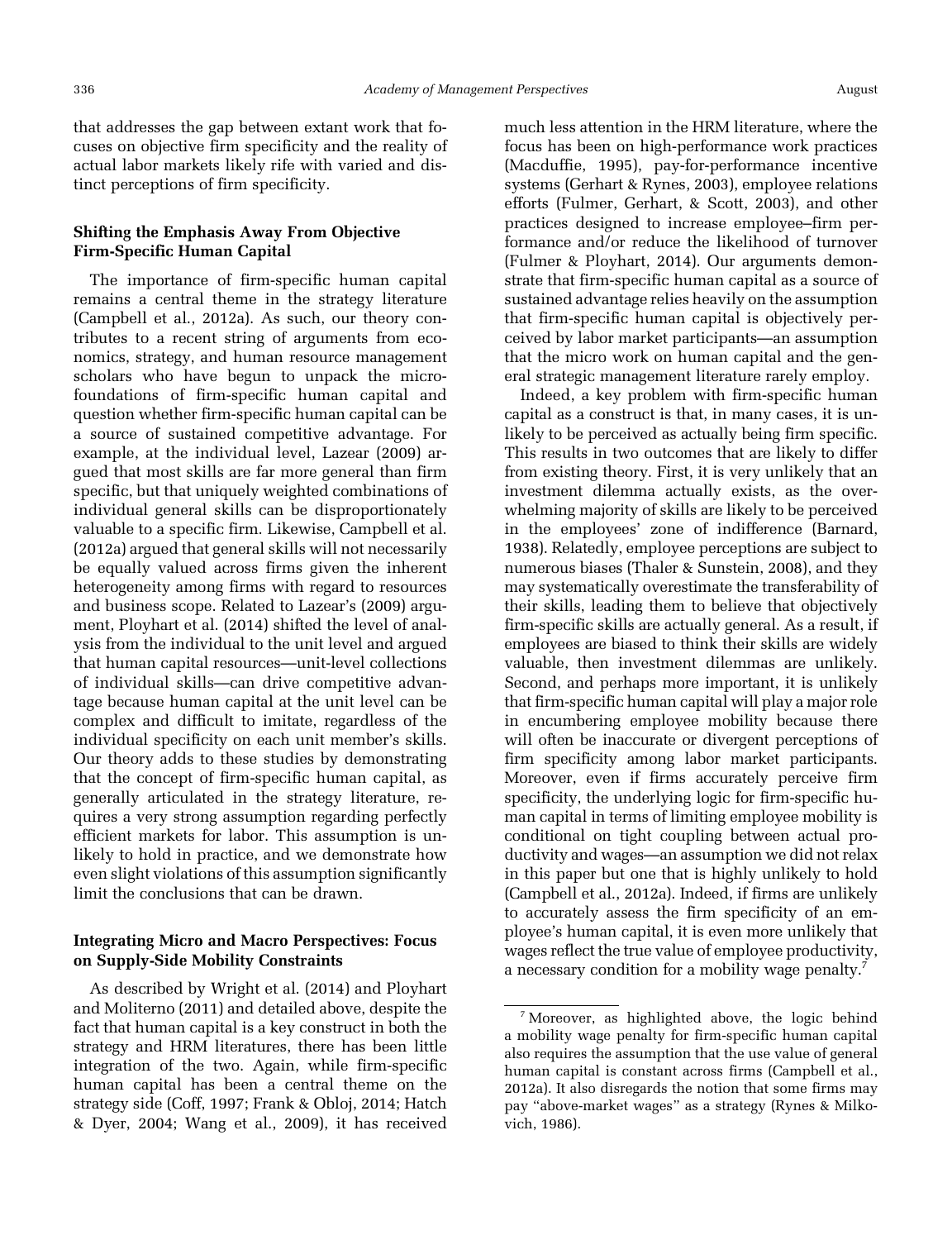<span id="page-11-0"></span>Nevertheless, we have argued that firms may benefit by priming perceptions of firm specificity by building reputations for the importance of complementary firm-specific assets. However, a caveat of this approach is that such strategies will likely need to be coupled with tactics designed to attract employees—tactics such as the implementation of high-performance human resource practices or governance mechanisms that create supply-side mobility constraints ([Campbell et al., 2012a](#page-12-0)). As such, we encourage strategy researchers to draw more heavily from the HRM and I-O literatures when theorizing about ways in which human capital-based advantages can be sustained. An alternative mechanism with roots in the strategy literature is firm-specific incentives incentives that are specific to a single firm [\(Coff &](#page-12-0) [Kryscynski, 2011\)](#page-12-0). Such tangible incentives are likely more observable than firm-specific human capital [\(Prendergast, 1993\)](#page-14-0). As a result, in cases where the firm-specific incentive is high, the loss of such incentives may be more salient than the theoretical wage penalty and thereby be more effective in reducing the likelihood of turnover. However, this requires that extant theory further relaxes the assumption that employees are driven solely by monetary incentives, as is implicit in the logic behind the wage penalty constraining mobility in existing work.

#### Future Empirical Testing: The Need for New **Measures**

The majority of research examining firm-specific human capital has focused on its relationship with performance, at either the individual [\(Groysberg,](#page-13-0) [2010\)](#page-13-0) or the organizational level ([Crook et al., 2011](#page-12-0)). Much less research has focused on the likelihood that firm-specific human capital actually hinders employee mobility or whether employees actually face an investment dilemma when deciding what skills to develop. This may be in part due to the lack of quality measures capturing firm-specific human capital. Indeed, the most common measure of firmspecific human capital has been organizational tenure ([Crook et al., 2011](#page-12-0)). Yet this measure is a rather crude proxy that is likely to be correlated with a number of other factors that could influence both individual and organizational performance. Moreover, using tenure to proxy firm-specific human capital is almost tautological if firm-specific human capital is theorized to constrain employee mobility. Along these lines, the limited research that has empirically examined the investment dilemma has employed proxies of firm-specific knowledge, such as patent self-citations (e.g., [Wang et al., 2009\)](#page-14-0), yet if knowledge is truly firm specific there may be little point in patenting. Indeed, the paucity of quality measures has led scholars to repeatedly argue for more nuanced measures of firm-specific human capital [\(Campbell et al., 2012a](#page-12-0); [Crook et al., 2011](#page-12-0)).

In line with the current essay's focus on perceptions, [Raffiee and Coff \(in press\)](#page-14-0) found organizational tenure and organizational commitment to be negatively related to perceived firm specificity of employee skills. Likewise, [Kryscynski and Green](#page-13-0) [\(2012\)](#page-13-0) used a laboratory experiment to show that employees may increase their willingness to invest in firm-specific skills if they identify with an organization. These studies, along with qualitative work conducted by [Groysberg \(2010\),](#page-13-0) provide a start for empirically understanding how perceptions of firm specificity may differ from the assumptions in extant theory. Future research should seek to build on these studies by explicitly investigating the role of perceptions, information asymmetry, and objectivity.

#### **CONCLUSION**

Within the strategy literature firm-specific human capital is assumed to be a source of sustained competitive advantage, yet employees are reluctant to invest in firm-specific skills. In this article we take on this paradox, arguing that the validity of this logic is contingent on assumptions that are inconsistent with micro research on human capital and the general strategic management literature. Departing from the extant literature, we relaxed the assumption that objective firm-specific human capital is accurately perceived among labor market participants, and demonstrated that in the presence of inaccurate or diverging perceptions the taken-for-granted conclusions drawn from existing theory are unlikely to hold. As such, the key contribution of this article is to underscore that perceptions of firm-specific human capital may play a larger role than objective firmspecific human capital in determining the likelihood that firm-specific human capital encumbers employee mobility and creates an investment dilemma. We closed by providing guidelines for managing and maintaining perceptions of firm specificity and its implications for competitive advantage.

#### **REFERENCES**

Adams, J. S. (1965). Inequity in social exchange. Advances in Experimental Social Psychology, 2(4), 267–299.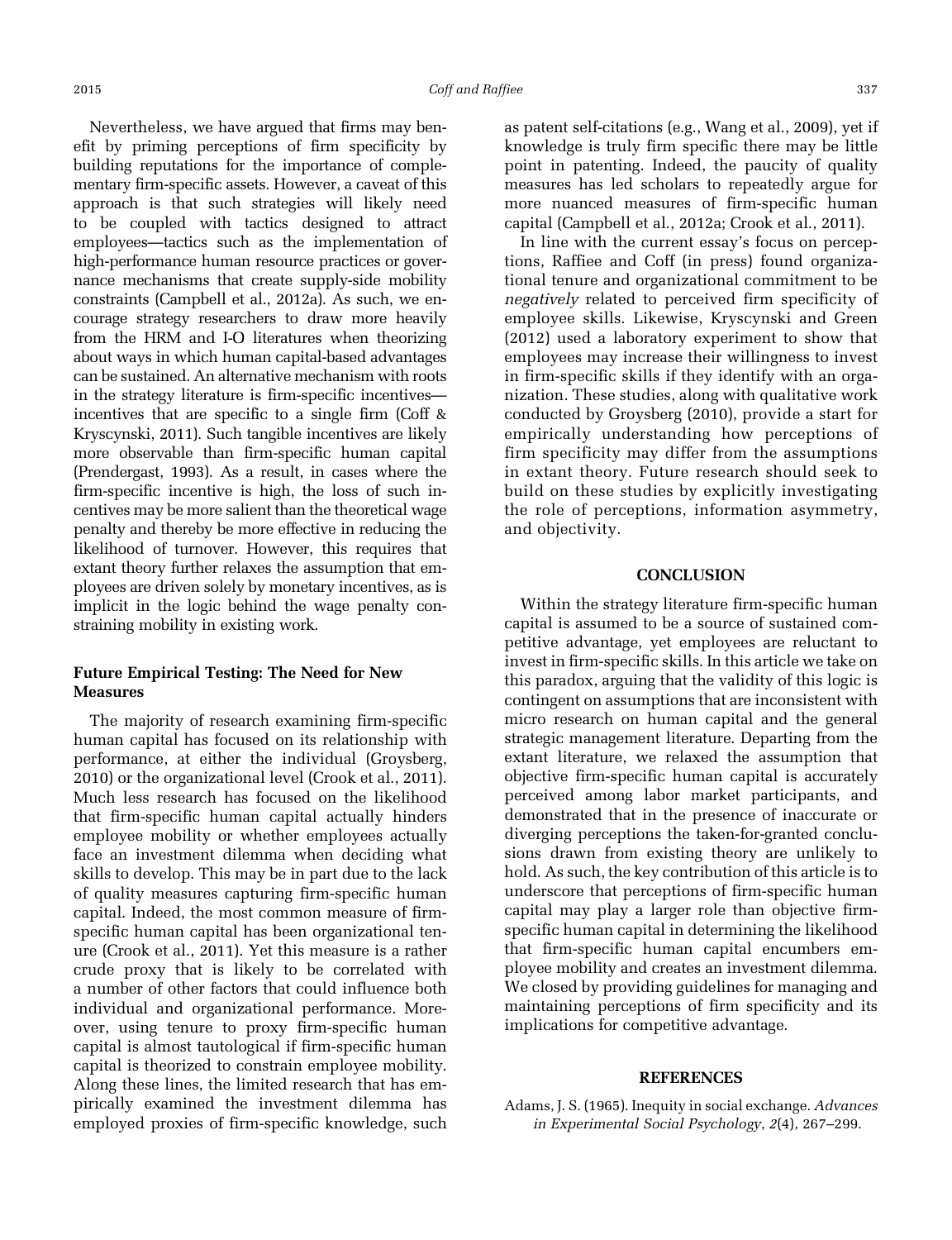- <span id="page-12-0"></span>Adelson, A. (2010). Case Keenum fights system QB label. ESPN.com. Retrieved from [http://espn.go.com/blog/](http://espn.go.com/blog/ncfnation/post/_/id/24549/case-keenum-fights-system-qb-label) [ncfnation/post/\\_/id/24549/case-keenum-fights-system](http://espn.go.com/blog/ncfnation/post/_/id/24549/case-keenum-fights-system-qb-label)[qb-label](http://espn.go.com/blog/ncfnation/post/_/id/24549/case-keenum-fights-system-qb-label)
- Agarwal, R., Ganco, M., & Ziedonis, R. H. (2009). Reputations for toughness in patent enforcement: Implications for knowledge spillovers via inventor mobility. Strategic Management Journal, 30(13), 1349–1374.
- Barnard, C. (1938). The functions of the executive. Cambridge, MA: Harvard University Press.
- Barney, J. B. (1986). Strategic factor markets: Expectations, luck, and business strategy. Management Science, 32(10), 1231–1241.
- Barney, J. B. (1991). Firm resources and sustained competitive advantage. Journal of Management, 17(1), 99–120.
- Barney, J., & Felin, T. (2013). What are microfoundations? Academy of Management Perspectives, 27(2), 138–155.
- Bartel, A. P., & Borjas, G. J. (1977). Specific training and its effects on the human capital investment profile. Southern Economic Journal, 44(2), 333–341.
- Bauer, T. N., Bodner, T., Erdogan, B., Truxillo, D. M., & Tucker, J. S. (2007). Newcomer adjustment during organizational socialization: A meta-analytic review of antecedents, outcomes, and methods. Journal of Applied Psychology, 92(3), 707–721.
- Becker, G. S. (1964/1993). Human capital: A theoretical and empirical analysis, with special reference to education (3rd ed.). Chicago: University of Chicago Press.
- Bidwell, M. (2011). Paying more to get less: The effects of external hiring versus internal mobility. Administrative Science Quarterly, 56(3), 369–407.
- Bidwell, M., & Keller, J. R. (2014). Within or without? How firms combine internal and external labor markets to fill jobs. Academy of Management Journal, 57(4), 1035–1055.
- Campbell, B., Coff, R. W., & Kryscynski, D. (2012a). Rethinking competitive advantage from human capital. Academy of Management Review, 37(3), 376–395.
- Campbell, B. A., Ganco, M., Franco, A. M., & Agarwal, R. (2012b). Who leaves, where to, and why worry? Employee mobility, entrepreneurship and effects on source firm performance. Strategic Management Journal, 33(2), 65–87.
- Campbell, B., Saxton, B., & Banerjee, P. (2014). Resetting the shot clock: The disruptive effect of mobility on individual performance. Journal of Management, 40(2), 531–556.
- Cappelli, P. (2012). Why good people can't get jobs: The skills gap and what companies can do about it. Philadelphia: Wharton Digital Press.
- Carnahan, S., Agarwal, R., & Campbell, B. A. (2012). Heterogeneity in turnover: The effect of relative compensation dispersion of firms on the mobility and entrepreneurship of extreme performers. Strategic Management Journal, 33(12), 1411–1430.
- Chang, C., & Wang, Y. (1996). Human capital investment under asymmetric information: The Pigovian conjecture revisited. Journal of Labor Economics, 14(3), 505–519.
- Coff, R. W. (1997). Human assets and management dilemmas: Coping with hazards on the road to resourcebased theory. Academy of Management Review, 22(2), 374–402.
- Coff, R. W. (1999). When competitive advantage doesn't lead to performance: The resource-based view and stakeholder bargaining power. Organization Science, 10(2), 119–133.
- Coff, R., & Kryscynski, D. (2011). Drilling for microfoundations of human capital-based competitive advantages. Journal of Management, 37(5), 1429–1443.
- Crook, T., Todd, S., Combs, J., Woehr, D. J., & Ketchen, D., Jr. (2011). Does human capital matter? A meta-analysis of the relationship between human capital and firm performance. Journal of Applied Psychology, 96(3), 443–456.
- Felin, T., & Hesterly, W. S. (2007). The knowledge-based view, nested heterogeneity, and new value creation: Philosophical considerations on the locus of knowledge. Academy of Management Review, 32(1), 195–218.
- Foss, N. J., & Hallberg, N. L. (2014). How symmetrical assumptions advance strategic management research. Strategic Management Journal, 35(6), 903–913.
- Foss, N. J., & Lindenberg, S. (2013). Microfoundations for strategy: A goal-framing perspective on the drivers of value creation. Academy of Management Perspectives, 27(2), 85–102.
- Frank, D. H., & Obloj, T. (2014). Firm-specific human capital, organizational incentives, and agency costs: Evidence from retail banking. Strategic Management Journal, 35(9), 1279–1301.
- Fulmer, I. S., Gerhart, B., & Scott, K. S. (2003). Are the 100 best better? An empirical investigation of the relationship between being a "great place to work" and firm performance. Personnel Psychology, 56(4), 965–993.
- Fulmer, I. S., & Ployhart, R. E. (2014). "Our most important asset": A multidisciplinary/multilevel review of human capital valuation for research and practice. Journal of Management, 40(1), 161–192.
- Gardner, T. M. (2005). Interfirm competition for human resources: Evidence from the software industry. Academy of Management Journal, 48(2), 237–256.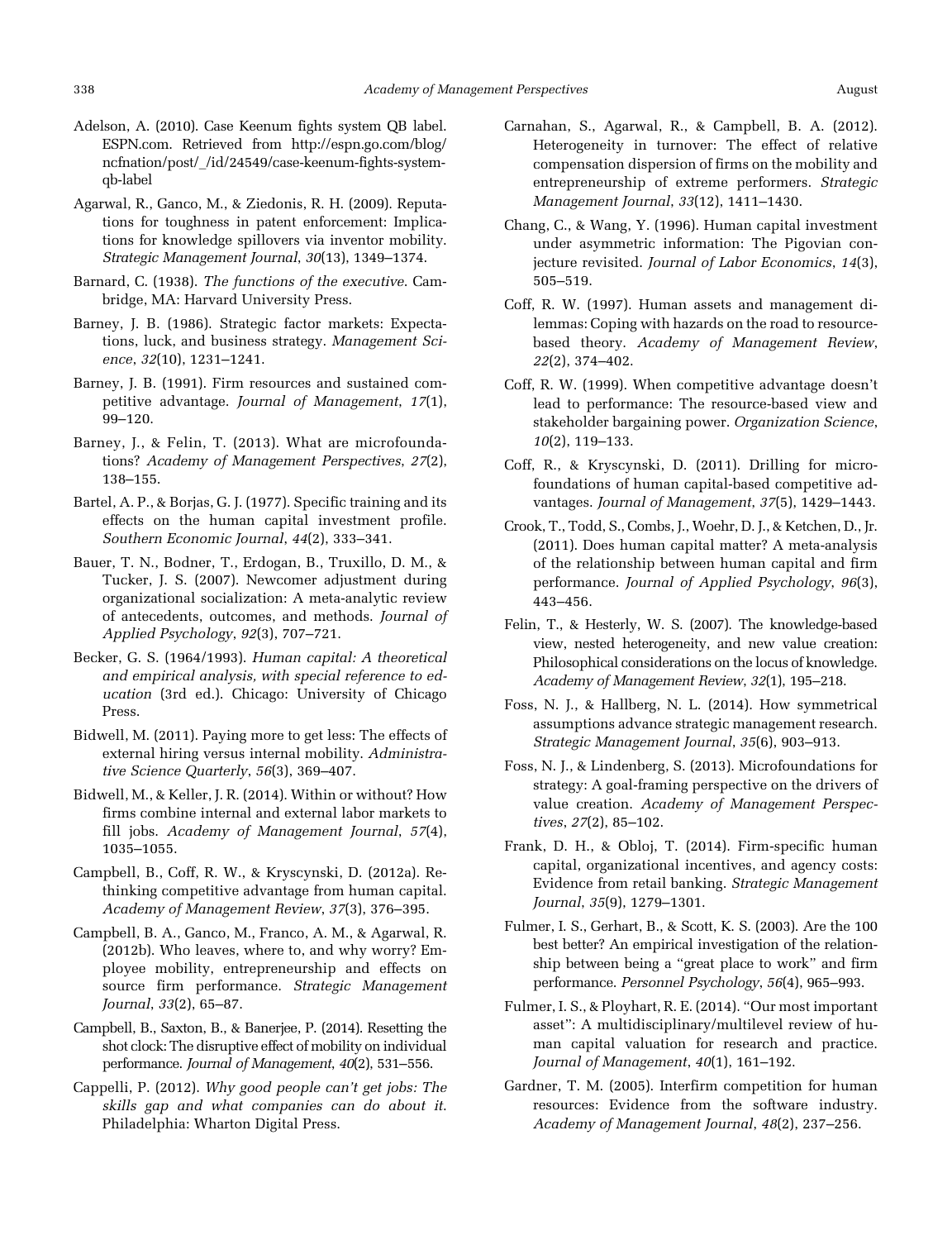- <span id="page-13-0"></span>Gerhart, B. (1990). Voluntary turnover and alternative job opportunities. Journal of Applied Psychology, 75(5), 467–476.
- Gerhart, B. A., & Rynes, S. (2003). Compensation: Theory, evidence, and strategic implications. Thousand Oaks, CA: Sage.
- Glenn, A., McGarrity, J. P., & Weller, J. (2001). Firmspecific human capital, job matching, and turnover: Evidence from Major League Baseball, 1900–1992. Economic Inquiry, 39(1), 86–93.
- Glick, H. A., & Feuer, M. J. (1984). Employer-sponsored training and the governance of specific human capital investments. Quarterly Review of Economics and Business, 24(2), 91–104.
- Grant, R. M. (1996). Toward a knowledge-based theory of the firm. Strategic Management Journal, 17(S2), 109–122.
- Groysberg, B. (2010). Chasing stars: The myth of talent and the portability of performance. Princeton, NJ: Princeton University Press.
- Groysberg, B., & Lee, L. (2009). Hiring stars and their colleagues: Exploration and exploitation in professional service firms. Organization Science, 20(4), 740–758.
- Groysberg, B., Lee, L., & Nanda, A. (2008). Can they take it with them? The portability of star knowledge workers' performance. Management Science, 54(7), 1213–1230.
- Hall, R. (1993). A framework linking intangible resources and capabilities to sustainable competitive advantage. Strategic Management Journal, 14(8), 607–618.
- Hashimoto, M. (1981). Firm-specific human capital as a shared investment. American Economic Review, 71(3), 475–482.
- Hatch, N. W., & Dyer, J. H. (2004). Human capital and learning as a source of sustainable competitive advantage. Strategic Management Journal, 25(12), 1155–1178.
- Hausknecht, J. P., Sturman, M. C., & Roberson, Q. M. (2011). Justice as a dynamic construct: Effects of individual trajectories on distal work outcomes. Journal of Applied Psychology, 96(4), 872–880.
- Huckman, R. S., & Pisano, G. P. (2006). The firm specificity of individual performance: Evidence from cardiac surgery. Management Science, 52(4), 473–488.
- Jovanovic, B. (1979). Firm-specific capital and turnover. Journal of Political Economy, 87(6), 1246–1260.
- Klein, B., Crawford, R. G., & Alchian, A. A. (1978). Vertical integration, appropriable rents and the competitive contracting process. Journal of Law & Economics, 21(2), 297–326.
- Kor, Y. Y., & Leblebici, H. (2005). How do interdependencies among human-capital deployment, development, and diversification strategies affect firms' financial performance? Strategic Management Journal, 26(10), 967–985.
- Kryscynski, D., & Green, K. (2012). Explaining away the paradox: How workplace identity motivates firmspecific investments. Paper presented at the Strategic Management Society Annual Conference, Prague, Czech Republic.
- Lazear, E. (2009). Firm-specific human capital: A skillweights approach. Journal of Political Economy, 117(5), 914–940.
- Lee, T. H., Gerhart, B., Weller, I., & Trevor, C. O. (2008). Understanding voluntary turnover: Path-specific job satisfaction effects and the importance of unsolicited job offers. Academy of Management Journal, 51(4), 651–671.
- Lee, T. W., Burch, T. C., & Mitchell, T. R. (2014). The story of why we stay: A review of job embeddedness. Annual Review of Organizational Psychology and Organizational Behavior, 1, 199–216.
- Lee, T. W., & Mitchell, T. R. (1994). An alternative approach: The unfolding model of voluntary employee turnover. Academy of Management Review, 19(1), 51–89.
- Lee, T., Mitchell, T. R., Wise, L., & Fireman, S. (1996). An unfolding model of voluntary turnover. Academy of Management Journal, 39(1), 5–36.
- Loewenstein, M. A., & Spletzer, J. R. (1999). General and specific training: Evidence and implications. Journal of Human Resources, 34(4), 710–733.
- Macduffie, J. P. (1995). Human-resource bundles and manufacturing performance: Organizational logic and flexible production systems in the world auto industry. Industrial & Labor Relations Review,  $48(2)$ , 197–221.
- Mahoney, J. T., & Pandian, J. R. (1992). The resourcebased view of the firm within the conversation of strategic management. Strategic Management Journal, 13(5), 363–380.
- Mahoney, J. T., & Qian, L. (2013). Market frictions as building blocks of an organizational economics approach to strategic management. Strategic Management Journal, 34(9), 1019–1041.
- Maltarich, M. A., Reilly, G., & Nyberg, A. J. (2011). Objective and subjective overqualification: Distinctions, relationships, and a place for each in the literature. Industrial and Organizational Psychology: Perspectives on Science and Practice, 4(2), 236–239.
- Mayer, K., Somaya, D., & Williamson, I. (2012). Firmspecific, industry-specific and occupational human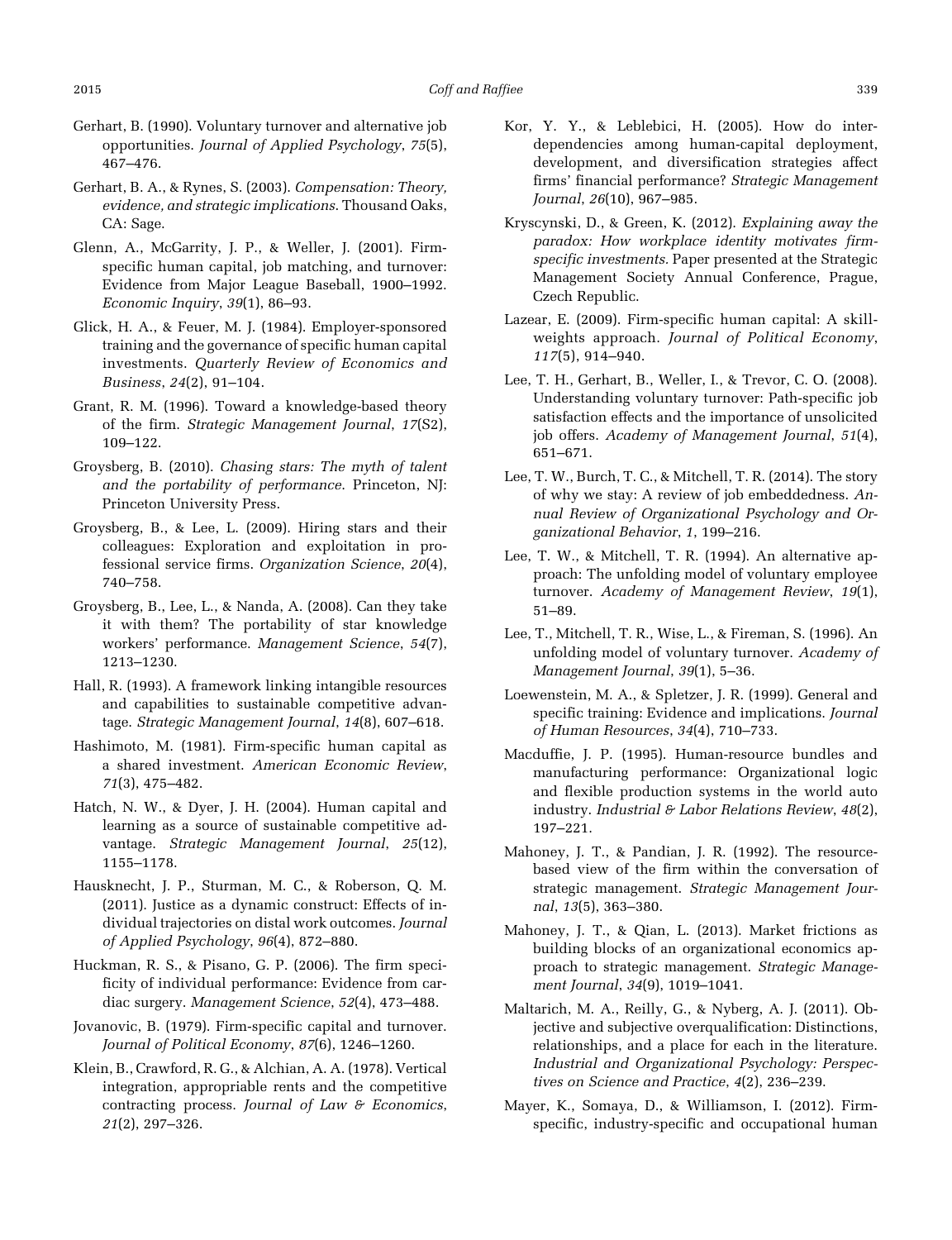<span id="page-14-0"></span>capital, and the sourcing of knowledge work. Organization Science, 23(5), 1311–1329.

- Merton, R. K. (1968). The Matthew effect in science. Science, 159(3810), 56–63.
- Mobley, W. H., Griffeth, R. W., Hand, H. H., & Meglino, B. M. (1979). Review and conceptual analysis of the employee turnover process. Psychological Bulletin, 86(3), 493–522.
- Molloy, J. C., Ployhart, R. E., & Wright, P. M. (2011). The myth of "the" micro-macro divide: Bridging systemlevel and disciplinary divides. Journal of Management, 37(2), 581–609.
- Morrison, E. W. (1993). Newcomer information-seeking: Exploring types, modes, sources, and outcomes. Academy of Management Journal, 36(3), 557–589.
- Nyberg, A. (2010). Retaining your high performers: Moderators of the performance–job satisfaction–voluntary turnover relationship. Journal of Applied Psychology, 95(3), 440–453.
- Pasquarelli, L. (2005). Tedford's methods failing QBs in NFL: Aaron Rodgers is trying to do what other Jeff Tedford QBs haven't—establish consistent NFL success. ESPN.com. Retrieved from [http://sports.espn.](http://sports.espn.go.com/nfl/draft05/columns/story?id=2039797) [go.com/nfl/draft05/columns/story?id](http://sports.espn.go.com/nfl/draft05/columns/story?id=2039797)=[2039797](http://sports.espn.go.com/nfl/draft05/columns/story?id=2039797)
- Peteraf, M. A. (1993). The cornerstones of competitive advantage: A resource-based view. Strategic Management Journal, 14(3), 179–191.
- Ployhart, R. E. (2012). The psychology of competitive advantage: An adjacent possibility. Industrial and Organizational Psychology: Perspectives on Science and Practice, 5(1), 62–81.
- Ployhart, R. E., & Moliterno, T. P. (2011). Emergence of the human capital resource: A multilevel model. Academy of Management Review, 36(1), 127–150.
- Ployhart, R., Nyberg, A., Reilly, G., & Maltarich, M. (2014). Human capital is dead. Long live human capital resources! Journal of Management, 40(2), 371–398.
- Prendergast, C. (1993). The role of promotion in inducing specific human capital acquisition. Quarterly Journal of Economics, 108(2), 523–534.
- Price, J. L. (1977). The study of turnover (1st ed.). Ames, IA: Iowa State University Press.
- Raffiee, J., & Coff, R. (in press). Micro-foundations of firmspecific human capital: When do employees perceive their skills to be firm-specific? Academy of Management Journal.
- Rynes, S. L., & Milkovich, G. T. (1986). Wage surveys: Dispelling some myths about the market wage. Personnel Psychology, 39(1), 71–90.
- Salamin, A., & Hom, P. W. (2005). In search of the elusive U-shaped performance-turnover relationship: Are

high-performing Swiss bankers more liable to quit? Journal of Applied Psychology, 90(6), 1204–1216.

- Schmidt, J., & Keil, T. (2013). What makes a resource valuable? Identifying the drivers of firm-idiosyncratic resource value. Academy of Management Review, 38(2), 206–228.
- Spence, M. A. (1973). Job market signaling. Quarterly Journal of Economics, 87(3), 355–374.
- Swider, B. W., Boswell, W. R., & Zimmerman, R. D. (2011). Examining the job search–turnover relationship: The role of embeddedness, job satisfaction, and available alternatives. Journal of Applied Psychology, 96(2), 432–441.
- Thaler, R. H., & Sunstein, C. R. (2008). Nudge: Improving decisions about health, wealth, and happiness. New Haven, CT: Yale University Press.
- Trevor, C. O., Gerhart, B., & Boudreau, J. W. (1997). Voluntary turnover and job performance: Curvilinearity and the moderating influences of salary growth and promotions. Journal of Applied Psychology, 82(1), 44–61.
- Van Iddekinge, C. H., Ferris, G. R., Perrewe, P. L., Perryman, A. A., Blass, F. R., & Heetderks, T. D. (2009). Effects of selection and training on unit-level performance over time: A latent growth modeling approach. Journal of Applied Psychology, 94(4), 829–843.
- Vroom, V. H. (1964). Work and motivation. New York: Wiley.
- Wang, H. C., & Barney, J. B. (2006). Employee incentives to make firm-specific investments: Implications for resource-based theories of corporate diversification. Academy of Management Review, 31(2), 466–478.
- Wang, H. C., He, J., & Mahoney, J. T. (2009). Firm-specific knowledge resources and competitive advantage: The roles of economic- and relationship-based employee governance mechanisms. Strategic Management Journal, 30(12), 1265–1285.
- Wang, H., & Lim, S. S. (2008). Real options and real value: The role of employee incentives to make specific knowledge investments. Strategic Management Journal, 29(7), 701–721.
- Williamson, O. E. (1975). Markets and hierarchies: Analysis and antitrust implications. New York: Free Press.
- Wright, P. M., Coff, R., & Moliterno, T. P. (2014). Strategic human capital: Crossing the great divide. Journal of Management, 40(2), 353–370.



Russell Coff [\(rcoff@bus.wisc.edu\)](mailto:rcoff@bus.wisc.edu) is the Wisconsin Naming Partners Professor of Strategic Management at the University of Wisconsin–Madison. He received his PhD from the University of California at Los Angeles. His current